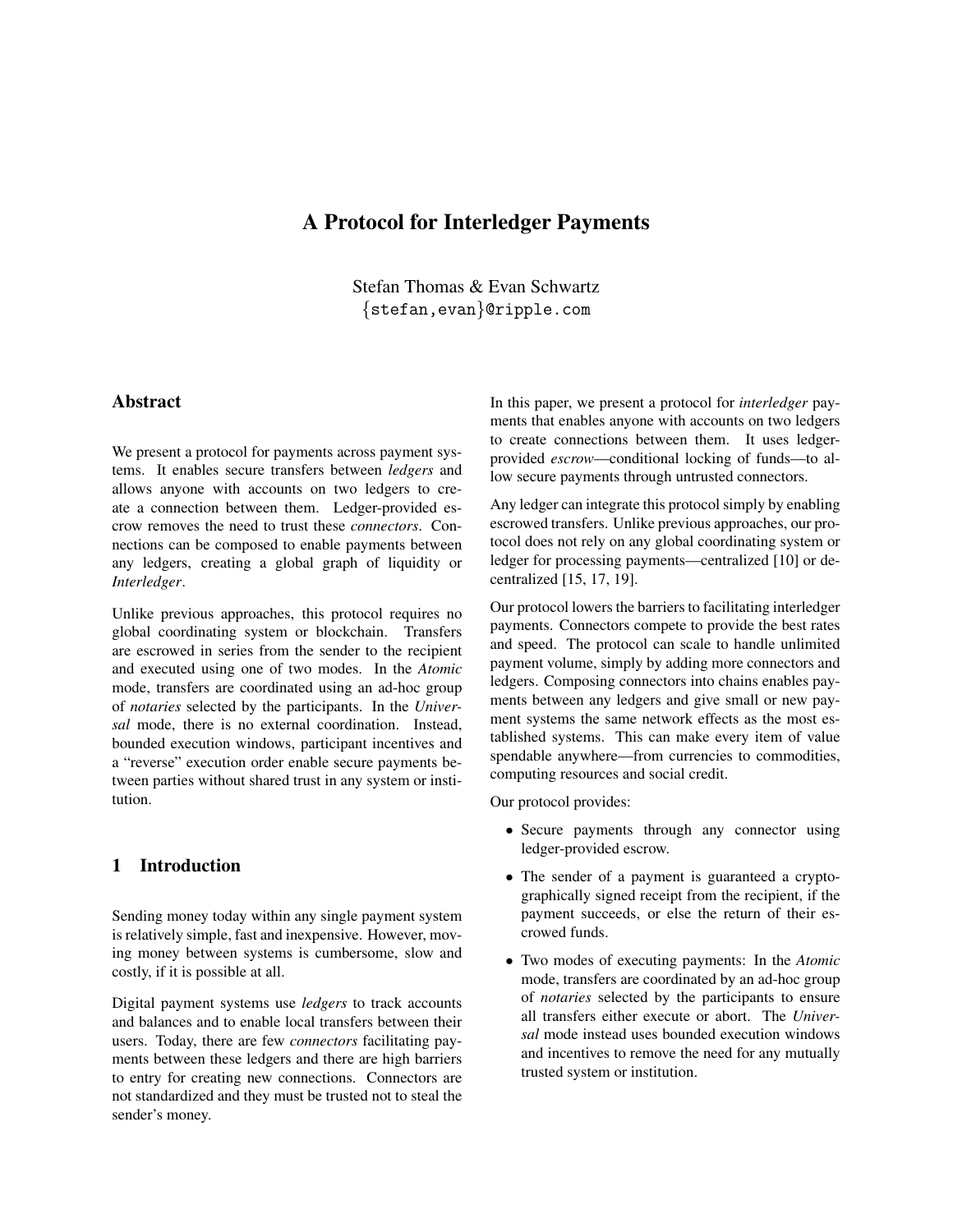The following sections describe our protocol in greater depth. Section 2 introduces the core concepts of the protocol, including the actors involved and the need for ledger-provided escrow. Section 3 presents the *Atomic* mode. Section 4 presents the *Universal* mode. Sequence diagrams and the formal protocol specifications can be found in the Appendix.

## 2 Interledger Payments

A *ledger* may be used to track anything of value—from currency or stocks to physical goods and titles—and may be centralized or decentralized [17]. As illustrated in Figure 1, payments between accounts in the same system are accomplished with a simple *book transfer*.



Figure 1: Book transfer

A *connector* is a system that facilitates interledger payments by coordinating book transfers on multiple ledgers. Connectors can also translate between different protocols used by these ledgers. As illustrated in Figure 2, connector *Chloe* accepts a transfer into her account on one ledger in exchange for a transfer out of her account on another ledger.



Figure 2: Connector controls accounts on two ledgers

The problem with existing payment protocols is that the sender must trust the connector to follow through on paying the intended recipient. Nothing technically prevents connectors from losing or stealing money, so they must be bound by reputation and legal contracts to complete the payment correctly. This severely limits the set of institutions that can act as connectors, resulting in a highly uncompetitive and disconnected global payment system.

Ledger-provided escrow guarantees the sender that their funds will only be transferred to the connector once the ledger receives proof that the recipient has been paid. Escrow also assures the connector that they will receive the sender's funds once they complete their end of the agreement.



Figure 3: Funds are escrowed by the sender and connector on their respective ledgers



Figure 4: The transfers to the connector and recipient are either executed or aborted together

The simple arrangement illustrated here can be extended into arbitrarily long chains of connectors to facilitate payments between any sender and any recipient. This brings the small-world network effect (commonly known as the "six degrees of separation") [3, 21] to payments and creates a global graph of liquidity or *Interledger*.

#### 2.1 Byzantine and Rational Actors

A truly open protocol for payments cannot rely on highly trusted actors for security. It must lower the barriers to participation through built-in protections against potentially faulty, self-interested, or malicious behavior by the participants.

We use the Byzantine, Altruistic, Rational (BAR) model introduced by [2] for categorizing participants. *Byzan-*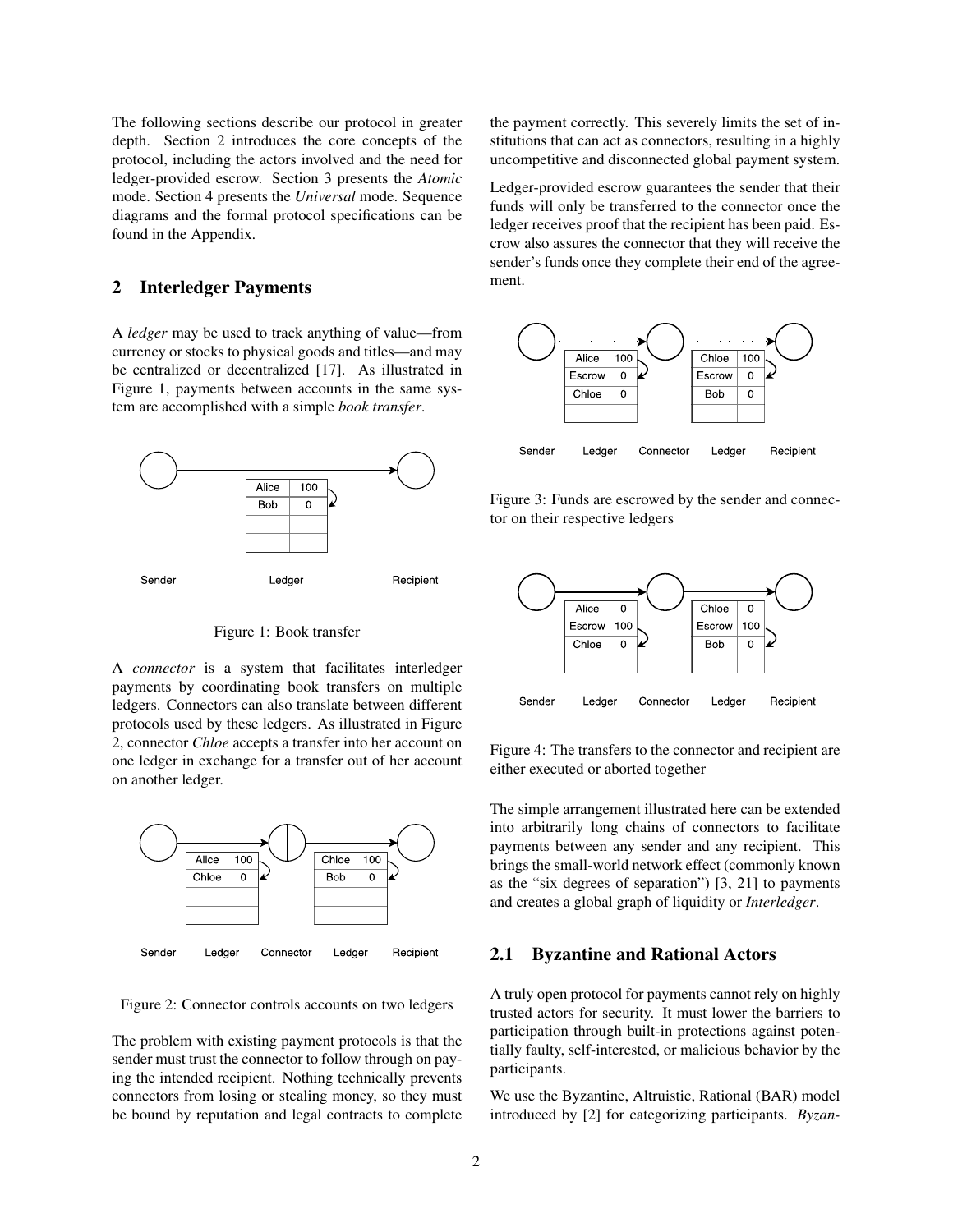*tine* actors may deviate from the protocol for any reason, ranging from technical failure to deliberate attempts to harm other parties or simply impede the protocol. *Altruistic* actors follow the protocol exactly. *Rational* actors are self-interested and will follow or deviate from the protocol to maximize their short and long-term benefits.

We assume all actors in the payment are either Rational or Byzantine. Protocols that rely on highly trusted actors effectively assume all to be Altruistic—or bound by factors external to the protocol. Assuming the actors to be self-interested or malicious requires the protocol to provide security even when participants are bound only by the algorithm itself.

We assume that, as Rational actors, ledgers and connectors may require some fee to incentivize their participation in a payment. These fees may be paid in the flow of the payment, or out of band. In this paper, we will only discuss the details of fees necessary to mitigate risks and attacks specific to interledger payments.

While ledgers may be Byzantine, we do not attempt to introduce fault-tolerance—protection against accidental or malicious errors—for participants who hold accounts with such a ledger. Ledgers themselves can be made Byzantine fault-tolerant [15, 17, 19], and participants can choose the ledgers with which they hold accounts. We only seek to isolate participants who hold accounts on non-faulty ledgers from risk.

We assume that connectors will agree to participate in a payment only if they face negligible or manageable risk for doing so, and that they will charge fees accordingly. Connectors will only deliver money on a destination ledger if doing so benefits them directly.

Any of the participants in a payment may attempt to overload or defraud any of the other actors involved. Thus, escrow is needed to make secure interledger payments.

## 2.2 Cryptographic Escrow

Ledger-provided escrow enables secure interledger payments by isolating each participant from the risks of failure or malicious behavior by others involved in the payment. It represents the financial equivalent of the states in the Two-Phase Commit Protocol [13, 14].

Providing escrowed transfers is the main requirement for ledgers to enable secure interledger payments.

All participants rely upon their ledgers to escrow funds and release them only when a predefined condition is met. The sender is assured by their ledger that their funds are transferred only upon delivery of a non-repudiable acknowledgement that the recipient has received their payment. The recipient is assured by their ledger that they will be paid when they provide such an acknowledgement. Connectors also use their ledgers' escrow to protect themselves from risk.

Cryptographic signatures are a simple way for ledgers to securely validate the outcome of the external conditions upon which a transfer is escrowed. Any one-way function can be used [18]. Using asymmetric cryptography, the ledger escrows funds pending the presentation of a valid signature for a pre-defined public key and message or hash. The ledger can then easily validate the signature when it is presented and determine if the condition has been met.



Figure 5: Transfer states

Figure 5 illustrates the states of a transfer. First, a transfer is *proposed* to the participants, but no changes are made to the ledger. Once affected account holders have authorized the transfer, the ledger checks that funds are available and that all of its rules and policies have been satisfied. The ledger places the funds in escrow and the transfer is *prepared*. If the execution condition *e* is fulfilled, the transfer is *executed*. If any of the checks fail, or if an abort condition  $e'$  is fulfilled, the transfer is *aborted* and the escrowed funds are returned to their originator.

## 3 Atomic Interledger Payments

Interledger payments consist of transfers on different ledgers. If the payment partially executes, at least one of the participants loses money. Thus, participants want *atomicity*—a guarantee that all of the component transfers will either execute or that all will be aborted.

Executing transfers atomically across multiple ledgers requires a *transaction commit protocol*. The simplest such protocol is the Two-Phase Commit, in which all systems involved first indicate their readiness to complete the transaction, and then execute or abort based on whether all of the other systems have agreed. The basic form of that protocol uses a *transaction manager* to collect the responses of the various system and disseminate the decision. Fault tolerance can be added to the Two-Phase Commit by replacing the single transaction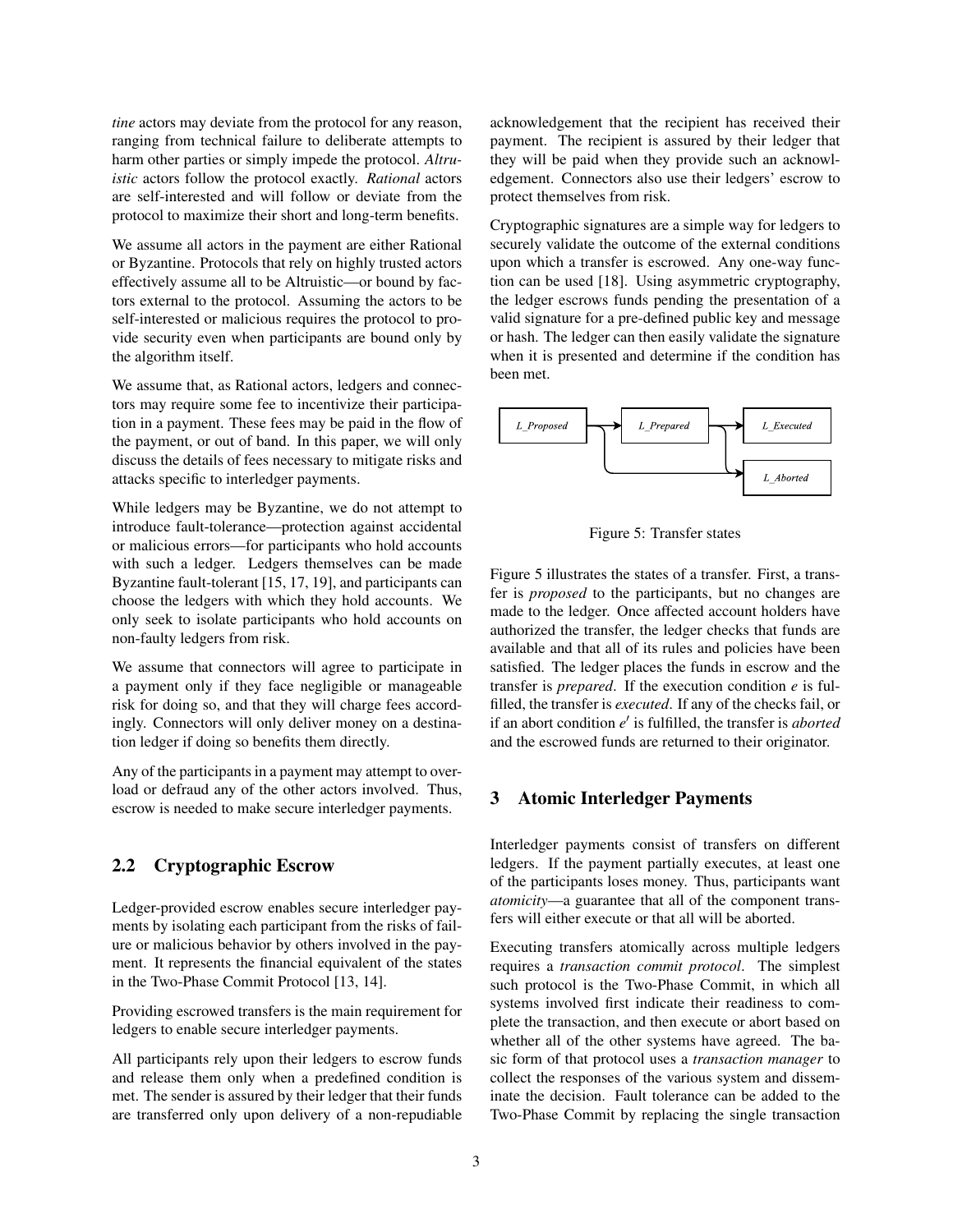

Figure 6: Payment chain

manager with a group of coordinators that use a consensus algorithm to agree on the outcome of the payment [14].

The Atomic execution mode uses a Byzantine faulttolerant agreement algorithm amongst an ad-hoc group of coordinators or *notaries* to synchronize the execution of the component transfers. Additionally, it guarantees that the sender receive a cryptographically signed payment receipt from the recipient if funds are transferred.

Figure 6 shows a payment through a chain of participants *P* and ledgers *L*. There are *n* participants in *P*, such that  $|P| = n$ . The sender is the first participant  $p_1$  and the recipient is the last participant  $p_n$ . The connectors  $C$  are participants  $p_2$  through  $p_{n-1}$ , such that  $\{p_i \in C \mid C \subset$  $P \wedge i \in \mathbb{Z}^+ \wedge 1 < i < n$ . The payment consists of *n* − 1 book transfers *B* on  $n-1$  ledgers, such that  $|B| = |L|$  $n-1$ . The first participant, the sender  $p_1$ , has an account on ledger  $\ell_1$ . The last participant, the recipient  $p_n$ , has an account on ledger  $\ell_{n-1}$ . Each connector  $p_i \in C$  has accounts on ledgers  $\ell_{i-1}$  and  $\ell_i$  and facilitates payments between them.

## 3.1 Notaries

In the Atomic mode, transfers are coordinated by a group of *notaries N* that serve as the source of truth regarding the success or failure of the payment. They take the place of the transaction manager in a basic Two-Phase Commit. Importantly, notaries are organized in ad-hoc groups for each payment and our protocol does not require one globally trusted set of notaries.

All of the escrow conditions for the book transfers *B* comprising the payment must depend on the notaries either sending a *D Execute* or *D Abort* message. If the escrow conditions were based solely on a message from *N*, however, faulty notaries could cause the transfers to execute before the final transfer to the recipient is *L Prepared*. [11].

Notaries *N* must only agree on the *D Execute* or *D Abort* messages if they have received a signed receipt, the *R ReceiptSignature*, from the recipient *p<sup>n</sup>* before a timeout *t*. The recipient's signature provides non-repudiable proof that they have been paid. The recipient  $p_n$  signs the receipt once the transfer into their account is *L Prepared* and escrowed pending their signature.

To ensure all of the transfers *B* can be executed atomically, all of the execution conditions *E* must depend on the *D Execute* message from the notaries and the *R ReceiptSignature* from the recipient:

$$
\forall e \in E : e = R \text{.} \text{ReceiptS} \text{!} \text{square} \land D \text{.} \text{E} \text{.} \text{value} \qquad (1)
$$

The abort conditions  $E'$  for each transfer in *B* are dependent only on the abort message *D Abort*. Receipt of a message fulfilling the abort condition  $e'_i$  where  $\{i \in$  $\mathbb{Z}^+ \wedge i < n$ } causes the ledger  $\ell_i$  to immediately transition the *L Proposed* or *L Prepared* transfer  $b_i$  to the *L Aborted* state and release the funds to the originator.

$$
\forall e' \in E': e' = D \text{Abort} \tag{2}
$$

## 3.2 Fault Tolerance

The Atomic mode only guarantees atomicity when notaries *N* act honestly. Like all other participants, we assume notaries are either rational or Byzantine. Rational actors can be incentivized to participate with a fee.

Byzantine notaries, however, could sign both *D Execute* and *D Abort* messages, communicate them to different ledgers and cause some transfers to be executed and other to be aborted. In order to protect against this, we must set a fault-tolerance threshold *f* . This means that the outcome of the agreement protocol will be correct so long as there are no more than *f* Byzantine notaries in *N*.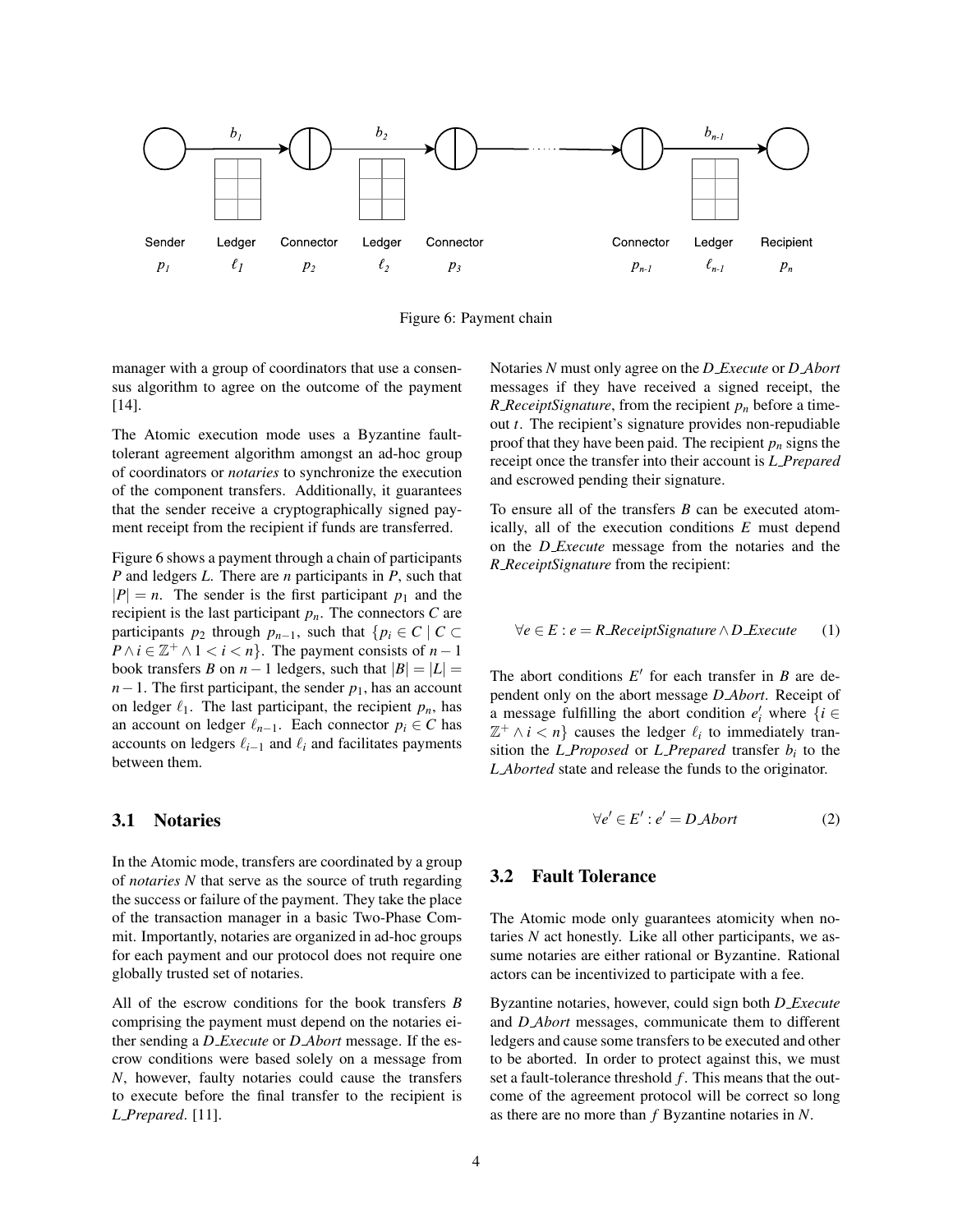If  $f = 0$ , we only need a single notary  $N = \{N_1\}$  and the *D Execute* and *D Abort* messages are simply signatures by that notary *N*1.

If  $f \geq 1$ , notaries use a Byzantine fault-tolerant (BFT) agreement protocol. Using the method from [14, 16], a BFT replication algorithm, such as PBFT [8] or Tangaroa, a BFT version of Raft [9], can be simplified into a binary agreement protocol.

The minimum number of processes required to tolerate *f* Byzantine faults is  $|N| = 3f + 1$  as shown by [5].

The *D Execute* and *D Abort* messages are collections of signatures from some representative subset *Nrep* such that  $N_{rep} \subseteq N$  and  $|N_{rep}| = f + 1$  vouching for the outcome of the agreement protocol.

## 3.3 Timeout

To ensure that funds cannot be held in escrow forever, even in the case of failure, notaries *N* enforce a timeout *t*. The recipient *p<sup>n</sup>* must submit the *R ReceiptSignature* to the notaries *N* before *t* is reached, or the payment will be aborted and the escrowed funds returned. *t* must be sufficient to account for the duration of the phases of the protocol leading up to Execution.

## 3.4 Phases of the Protocol

Before a payment can occur, the sender  $p_1$  must find a suitable set of connectors *C* forming a path to the recipient  $p_n$ . Connectors have an interest in making their liquidity information available in order to attract payment flows. The problems of minimum-cost and multicommodity flow have been studied extensively in the context of planning [1, 7, 20].

In the following, we assume that a path has already been chosen and the exchange rates and any fees quoted by the connectors in *C* are known.

Appendix A.1 illustrates the phases of the protocol, excluding Notary Selection and Notary Setup.

#### 3.4.1 Notary Selection

Notaries are selected by the participants *P*.

For each candidate fault tolerance threshold  $f_c$  where  $f_c \in \mathbb{Z}^+ \wedge f_c < f_{max}$  and  $f_{max}$  is the sender's maximum fault tolerance threshold, the sender requests the set of all notaries trusted at the given fault tolerance threshold *f<sup>c</sup>* from each participant  $p$ ,  $N_p(f_c)$  and calculates the candidate set  $N_c(f_c)$  at threshold  $f_c$  as the intersection of these sets. Each  $p \in P$  chooses  $N_p(f_c)$  such that they believe that there is no Byzantine subset  $N_{evil}$  where  $N_{evil} \subseteq$  $N_p(f_c)$ ,  $|N_{\text{eval}}| > f$  which will collude against them.

$$
\forall f_c \in \mathbb{Z}^+ \land f_c < f_{\text{max}} : N_c(f_c) = \bigcap_{p \in P} N_p(f_c) \tag{3}
$$

Finally the sender chooses a fault tolerance threshold *f* and a corresponding set of notaries *N* such that  $N \subseteq$  $N_c(f) \wedge |N| \geq 3f + 1$ . If no such set exists, the sender cannot rely on the Atomic mode and must instead use the Universal mode as described in Section 4.

#### 3.4.2 Proposal

In the proposal phase, the sender  $p_1$  notifies each connector  $\{p_i \mid i \in \mathbb{Z}^+ \land 1 < i < n\}$  about the the book transfers  $b_{i-1}$  and  $b_i$  in the upcoming payment. Upon receiving the proposal, each connector  $p_i$  will verify the proposed spread between the payments matches its exchange rate, charge its fee and store the payment details.  $p_i$  accepts the terms of the book transfers  $b_{i-1}$  and  $b_i$  and the sender *p*<sub>1</sub> proceeds to the next phase.

#### 3.4.3 Preparation

Unlike in a basic Two-Phase Commit, book transfers  ${b_i \in B \mid i \in \mathbb{Z}^+ \land 1 < i < n}$  are prepared in sequence from  $b_1$  to  $b_{n-1}$ . Each connector is only willing to escrow their funds if they know funds have already been escrowed for them.

The sender  $p_1$  first authorizes and sends the instruction to prepare the first transfer  $b_1$  on  $\ell_1$ .  $p_1$  then requests that the first connector  $p_2$  prepare  $b_2$  on  $\ell_2$ . The connector  $p_2$  is comfortable preparing  $b_2$  because  $b_1$  is prepared and the funds have been escrowed by  $\ell_1$ . Similarly, each connector  $p_i$  prepares transfer  $b_i$  once it is notified that  $\ell_{i-1}$  has prepared *b*<sub>*i*−1</sub> and escrowed the corresponding funds.

#### 3.4.4 Execution

Once the last book transfer *bn*−<sup>1</sup> has been prepared and the funds escrowed, the recipient  $p_n$  must sign the receipt before the timeout  $t$ .  $p_n$  is comfortable signing the receipt because they know that doing so will fulfill the condition of the escrowed funds waiting for them on  $\ell_{n-1}$ . *p<sub>n</sub>* submits the *R\_ReceiptSignature* to the notaries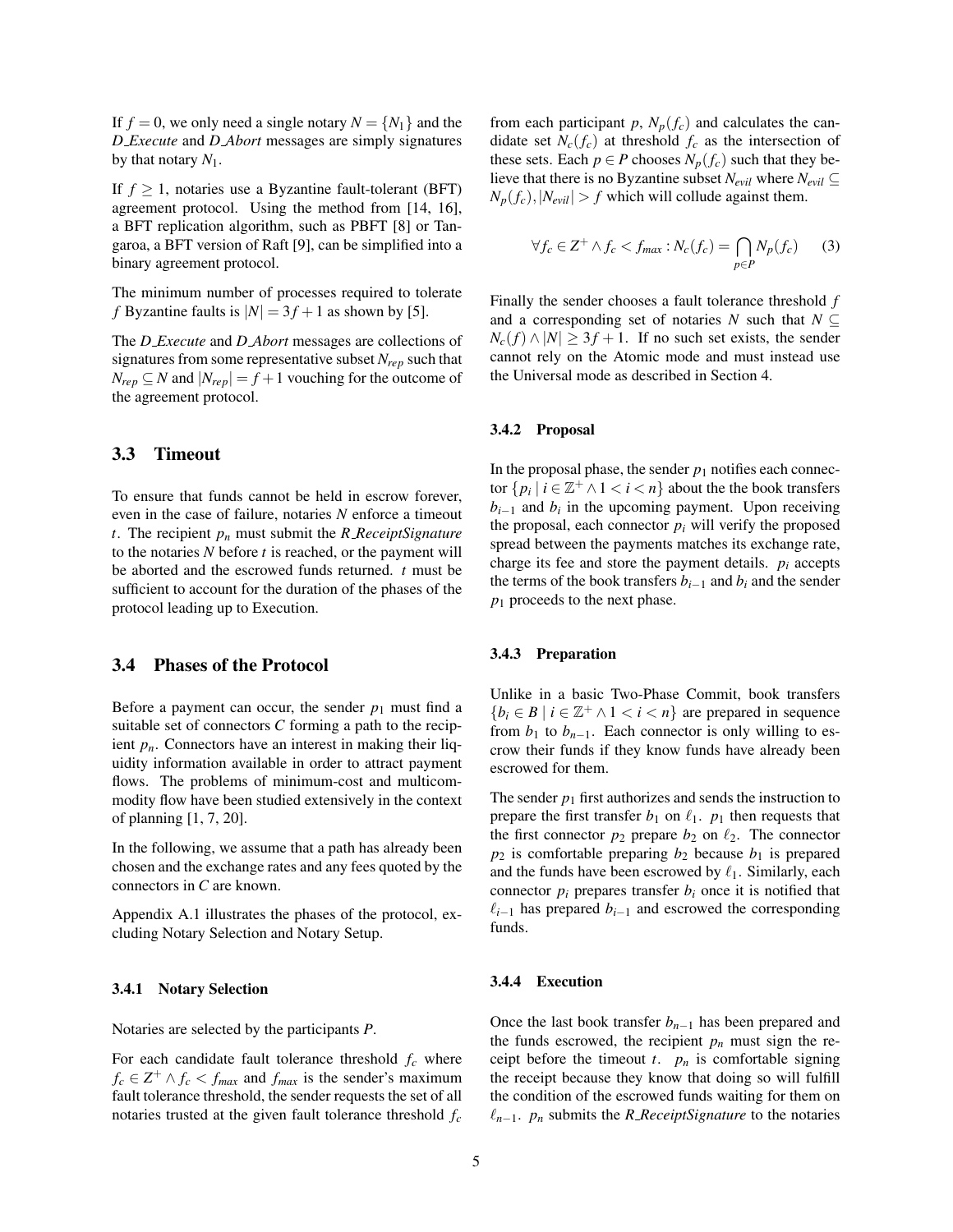*N*, who then run the agreement protocol (see Section 3.2) to decide whether the payment should execute.

If *N* agree that the *R ReceiptSignature* was received in time, they submit it and a signed *D Execute* message to all participants *P*. Each participant  $\{p_i \in P \mid i \in \mathbb{Z}^+ \land 1 \leq \emptyset\}$  $i \leq n$  submits the *R ReceiptSignature* and *D Execute* message to  $\ell_{i-1}$  to execute  $b_{i-1}$  and claim the funds they are due.

If *N* agree that the payment timed out, they submit the a signed *D Abort* message to *P*. Each participant  $\{p_i \in P \}$  $j \in \mathbb{Z}^+ \land 1 \geq j < n$ } submits the *D Abort* message to  $\ell_j$ and reclaims its escrowed funds.

### 3.5 Correctness

The Atomic mode of the protocol inherits the assumptions and level of fault-tolerance from the Byzantine agreement protocol used amongst the notaries. For the purpose of this section, we assume the notaries use PBFT [8].

Given the assumptions in [8] we require no additional assumptions.

#### 3.5.1 Safety

Safety means that if one non-faulty ledger transitions its transfer to the *L Executed* state, then no non-faulty ledger will transition a transfer belonging to the same payment to the *L Aborted* state and vice versa. If liveness also holds, all transfers will eventually be executed or all aborted.

Given the safety of the consensus algorithm used by the notaries, we know that all ledgers will only receive one of either:  $f + 1$  *D Execute*, or  $f + 1$  *D Abort* messages from notaries. A correct ledger only executes the transfer when it has received  $f + 1$  *D Execute* messages which precludes the possibility that any other correct ledger has aborted their transfer. Equally, a correct ledger only aborts the transfer when it has received  $f + 1$  *D Abort* messages which precludes the possibility that any other correct ledger has received  $f + 1$  *D\_Execute* messages and aborted their transfer.

### 3.5.2 Liveness

Liveness means that every non-faulty ledger connected to at least one non-faulty, rational participant will eventually execute or abort its transfer.

As mentioned in Section 3.3, the notaries will initiate their agreement protocol spontaneously after a timeout *t*. From the liveness property of the underlying agreement protocol, we know that the notaries will eventually decide to either *D Execute* or *D Abort* and broadcast that decision to the participants. Each ledger is connected to at least two participants. If one of these participants is non-faulty, it will forward the decision to the ledger.

Note that if notaries could broadcast directly to the ledgers, our protocol could maintain liveness even when all participants are faulty. However, in real world applications, some ledgers use proprietary protocols or private networks, so we cannot rely on the fact that the notaries can reach them directly.

If a transfer is in the *L Prepared* state, at least one of the participants has an interest in seeing the transfer reach a final state, because the escrowed funds would be transferred to them. If this participant is rational they will therefore eventually forward the notaries' decision. A Byzantine participant in this position may not, but in doing so does not hurt anyone else.

## 3.6 Fees

Each connector in *C* incurs some costs and risks for participating in a payment, which can be priced into the connectors' fees.

When trading different assets, connectors in*C* effectively write the sender  $p_1$  an *American option* [4, 6] which, on exercise, swaps an asset on one ledger for an equivalent asset on another ledger. In addition to the factors considered in standard option pricing, the connector should also account for the following attack in its fee.

#### 3.6.1 Liquidity Starvation

An attacker can attempt to temporarily tie up all of a connector's liquidity in payments it knows will fail. This attack is rendered uneconomical if the connector sets its fee to cover its costs and the profit it would expect if the payment were successful. Furthermore, connectors, including those operated by the same entity as a ledger, can prevent their funds from being completely tied up by escalating their fees as a function of the percentage of their total liquidity being held in escrow.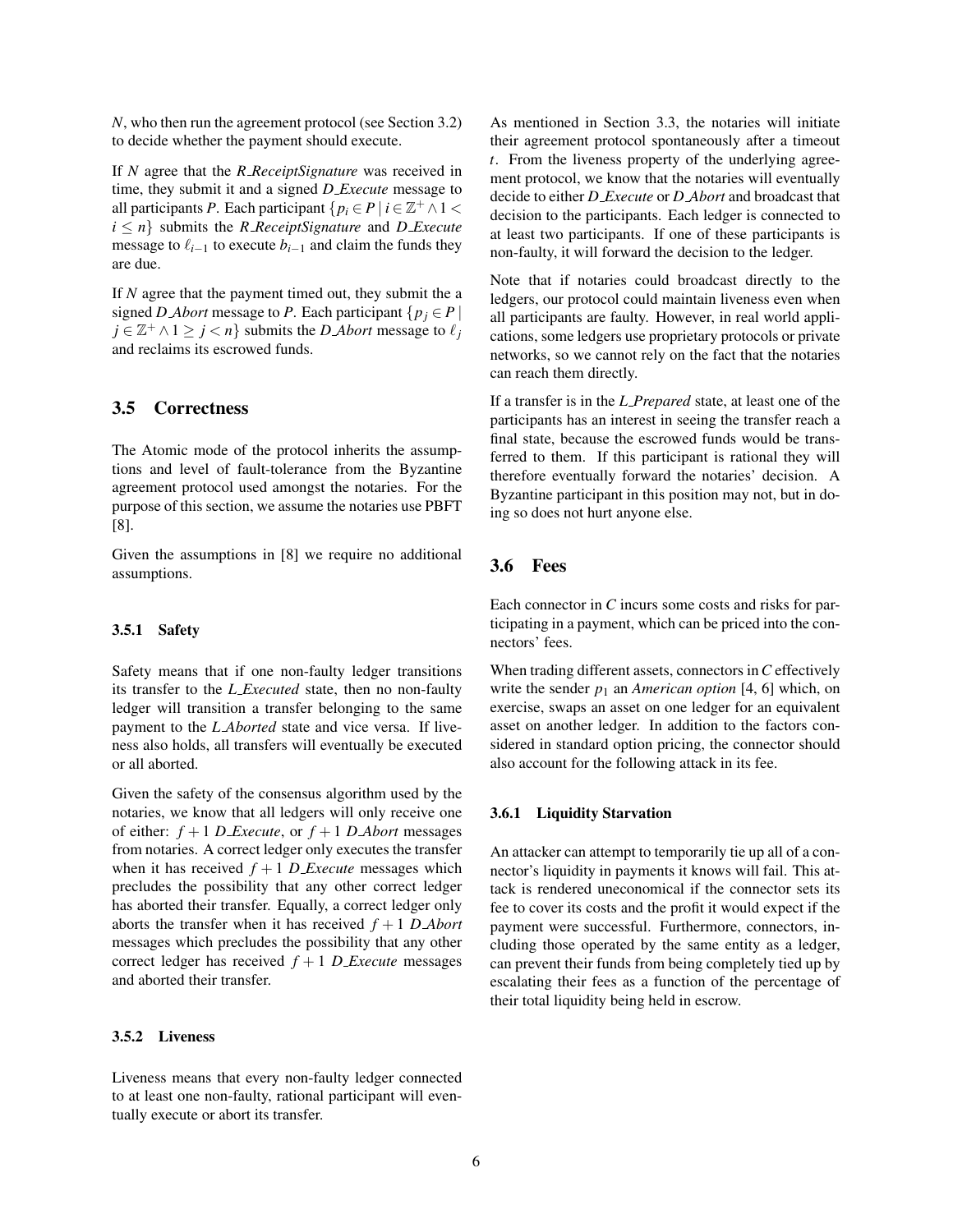## 4 Universal Interledger Payments

While the Atomic mode uses notaries to ensure proper execution of a payment, the Universal mode relies on the incentives of rational participants instead to eliminate the need for external coordination. It provides safety and liveness for all non-faulty participants connected to only non-faulty ledgers, under an assumption of bounded synchrony with a known bound. In Section 4.4.1 we discuss the practical considerations of using Universal mode in a system that does not guarantee bounded synchrony, e.g. the Internet.

Appendix A.2 illustrates the phases of the payment in this mode.

## 4.1 Execution Order

In Universal mode, there are no notaries. The book transfers *B* must be executed in a specific order to ensure all participants' incentives are aligned to execute the payment properly and to ensure delivery of the *R ReceiptSignature* to the sender *p*1.

The transfers *B* are escrowed only on the condition of receiving the *R ReceiptSignature*:

$$
\forall e \in E : e = R \text{.} \text{ReceiptS} \text{ is a } (4)
$$

Instead of having a global timeout, each book transfer in { $b_i$  ∈ *B* | *i* ∈  $\mathbb{Z}^+$  ∧ *i* < *n*} has its own expiration time enforced by the ledger  $\ell_i$ . After the last book transfer  $b_{n-1}$  is prepared, the recipient  $p_n$  signs the receipt and presents the *R ReceiptSignature* directly to their ledger  $\ell_{n-1}$ . If it is before the transfer's expiration time  $t_{n-1}$ ,  $b_{n-1}$  will be executed immediately.

Once  $b_{n-1}$  is executed and the recipient  $p_n$  is paid, connector  $p_{n-1}$  has a very strong incentive to pass the *R ReceiptSignature* back to  $\ell_{n-2}$ , as they have paid out money but have not yet been paid. When each connector  $\{p_j \in P \mid j \in \mathbb{Z}^+ \land 1 < j < n\}$  learns of the execution of the book transfer  $b_j$ , they must get the *R ReceiptSignature* from  $\ell_j$  and submit it to  $\ell_{j-1}$  to claim the money waiting in escrow for them.

Thus, the transfers in *B* are executed in "backwards" order, from the recipient  $p_n$  to the sender  $p_1$ . Once the first transfer  $b_1$  is executed, the sender  $p_1$  can get the *R ReceiptSignature* from their ledger  $\ell_1$ .

If the last transfer  $b_{n-1}$  times out before  $p_n$  submits the *R ReceiptSignature*, all transfers in *B* will expire and the escrowed funds will be returned to their originator. The following section discusses expiration times and the message delay risk connectors must manage.

## 4.2 Message Delay

Each book transfer in *B* must have an expiration time *t* to ensure liveness. In order for a connector  $\{p_i \in P \mid i \in$  $\mathbb{Z}^+ \wedge 1 < i < n$ } to agree to take part in the payment, they must be able to pass the *R ReceiptSignature* from ledger  $\ell_i$  to  $\ell_{i-1}$  and execute  $b_{i-1}$  before it expires. If  $b_i$  is executed but  $b_{i-1}$  expires,  $p_i$  loses money. Because  $b_i$  may execute very close to its expiration time  $t_i$ , the expiration time  $t_{i-1}$  for transfer  $b_{i-1}$  must be greater than that of  $b_i$  by some finite time difference  $t_{i-1} - t_i$ .

This time difference  $t_{i-1} - t_i$  must account for the messaging delays  $M(\ell_i, p_i)$  from  $\ell_i$  to  $p_i$  and  $M(p_i, \ell_{i-1})$  from  $p_i$  to  $\ell_{i-1}$  (which includes the processing delays at  $p_i$ ,  $\ell_i$ and  $\ell_{i-1}$  respectively) and the clock skew  $K(\ell_{i-1}, \ell_i)$  between ledgers  $\ell_{i-1}$  and  $\ell_i$ .

$$
t_i \ge t_{i+1} + M(\ell_i, p_{i+1}) + M(p_{i+1}, \ell_i) + S(\ell_i, \ell_{i+1}) \quad (5)
$$

The timeout  $t_{n-1}$  for the destination transfer  $b_{n-1}$  is equal to the timeout *t* in Atomic mode introduced in Section 3.3. That is, it is large enough to allow for the preparation of the transfers and for the recipient to sign and submit the *R ReceiptSignature*.

## 4.3 Correctness

For our analysis of Universal mode, we consider both safety and liveness under bounded synchrony. We define bounded synchrony similar to the definition given in [12] as a system in which there is a known upper bound *M* on messaging delays between processes and a known upper bound *S* on clock skew between two nodes. We assume that processing times are negligible and included in *M*.

#### 4.3.1 Safety

Safety means that there will be no book transfer  ${b_i \in B \mid \mathbf{A} \in B}$  $i \in \mathbb{Z}^+ \land i < n - 1$ } which expires if  $b_{i+1}$  executed unless  $\ell_i$ ,  $\ell_{i+1}$  or participant  $p_{i+1}$  are faulty.

Let  $b_{i+1}$  execute at time  $\phi_0$ . We know that  $b_{i+1}$  was not expired, therefore:

$$
\phi_0 < t_{i+1} \tag{6}
$$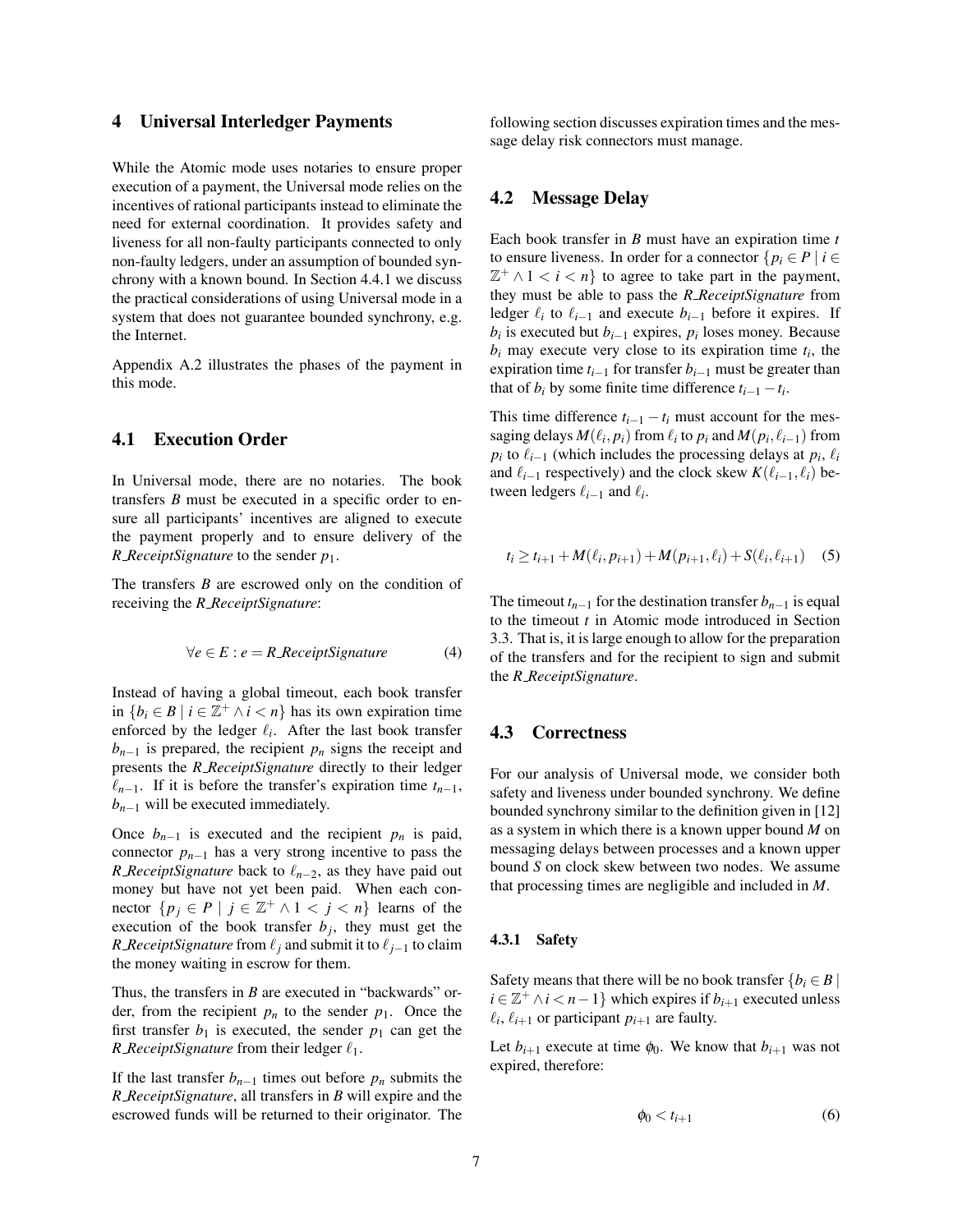A correct ledger  $\ell_{i+1}$  will send a message  $\langle M$  *ExecuteNotify*, *R ReceiptSignature* to connector  $p_{i+1}$  which will arrive at time  $\phi_1$ :

$$
\phi_1 \le \phi_0 + M(\ell_i, p_{i+1}) \tag{7}
$$

The rational connector  $p_{i+1}$  will send a message  $\langle M \_ ExecuteRequest, R \_ ReceiptSignature \rangle$  to ledger  $\ell_i$ which will arrive at time  $\phi_2$ .

$$
\phi_2 \le \phi_1 + M(p_{i+1}, \ell_i) \tag{8}
$$

The correct ledger  $\ell_i$  is guaranteed to execute transfer  $b_i$  if and only if the message arrives before the timeout *ti* . However, so far we have expressed all times in terms of  $\ell_{i+1}$ 's local clock. In order to ensure that  $b_i$  is not expired, we must account for clock skew:

$$
t_i \ge \phi_2 + S(\ell_i, \ell_{i+1}) \tag{9}
$$

From equations (5), (6), (7), (8) and (9):

$$
t_i \geq \phi_2 + S(\ell_i, \ell_{i+1})
$$
  
\n
$$
\geq \phi_1 + M(p_{i+1}, \ell_i) + S(\ell_i, \ell_{i+1})
$$
  
\n
$$
\geq \phi_0 + M(\ell_i, p_{i+1}) + M(p_{i+1}, \ell_i) + S(\ell_i, \ell_{i+1})
$$
  
\n
$$
\geq t_{i+1} + M(\ell_i, p_{i+1}) + M(p_{i+1}, \ell_i) + S(\ell_i, \ell_{i+1})
$$
 (10)

Since  $\ell_i$  is a correct ledger, it will execute the transfer. A transfer that has been executed on a correct ledger cannot expire, therefore  $b_i$  cannot expire.

#### 4.3.2 Liveness

Liveness means that eventually each book transfer  ${b_i \in \mathbb{R}^d}$  $B \mid i \in \mathbb{Z}^+ \land i < n$ } on a non-faulty ledger  $\ell_i$  must either be *L Executed* or *L Aborted*.

All book transfers  $b_i$  have a finite expiry time  $t_i$ . A correct ledger  $\ell_i$  will expire transfer  $b_i$  at time  $t_i$  unless it has already executed.

Therefore after time  $t_i$ , transfer  $b_i$  will be either *L Executed* or *L Aborted*.

#### 4.4 Fault and Attack Mitigation

In Section 3.6 we discussed the connector fee in Atomic mode. In Universal mode, there are additional costs that the connector must take into account:

#### 4.4.1 Optimal Timeouts

In an asynchronous system, message delays and clock skew are unbounded, so a connector  $\{p_i \in P \mid i \in$  $\mathbb{Z}^+ \wedge 1 < i < n$ } may lose the race to forward the *R\_ReceiptSignature* from  $\ell_i$  to  $\ell_{i-1}$ , causing them to lose money.

However, by observing prior performance of the network,  $p_i$  can estimate the probability  $Pr(t_{i-1} - t_i \geq 1)$  $M(\ell_i, p_{i+1}) + M(p_{i+1}, \ell_i) + S(\ell_i, \ell_{i+1}),$  calculate the value of the risk to them and include it in their fee.

As  $t_{i-1} - t_i$  becomes larger, the risk decreases. However, the expiration time for each transfer  $\{b_j \in B \mid j \in \mathbb{Z}^+ \land$ *j* < *i* − 1} also increases. Longer expiration times incur higher fees, because funds may be held in escrow for a longer period. The sender  $p_1$  will try to choose  $t_{i-1} - t_i$ such that the total amount of fees is minimized.

#### 4.4.2 Robust Messaging

The other participants may collude in an attempt to defraud a connector. In order to do so, they must interfere with the messaging as mentioned in the previous section to prevent the connector  $\{p_i \in P \mid i \in \mathbb{Z}^+ \land 1 < i < n\}$ from completing the transfer  $b_{i-1}$  thereby profiting at *pi*'s expense.

The mitigation for this attack varies based on the technical characteristics of each ledger. However, in all cases, it is a type of Denial of Service mitigation. Both connectors and ledgers have an interest in establishing reliable communication.

#### 4.4.3 Receipt Privacy

The recipient  $p_n$  does not have to transfer any money, but we assume that the act of signing the receipt has some external meaning, such as nullifying an existing asset of the recipient (e.g. an invoice) or creating a new liability.

To claim the funds escrowed for them, the recipient  $p_n$ must submit *R ReceiptSignature* to  $\ell_{n-1}$  before the transfer  $b_{n-1}$  is executed. In an asynchronous system,  $b_{n-1}$ might timeout while this message is in transit.

In order to guarantee safety for the recipient then, we must introduce another property of ledgers, *ReceiptPrivacy*. A correct ledger that offers *ReceiptPrivacy* does not disclose a  $\langle D$  *Execute*, *R ReceiptSignature* $\rangle$  message (or the *R ReceiptSignature* contained therein) unless  $b_i$ is executed successfully.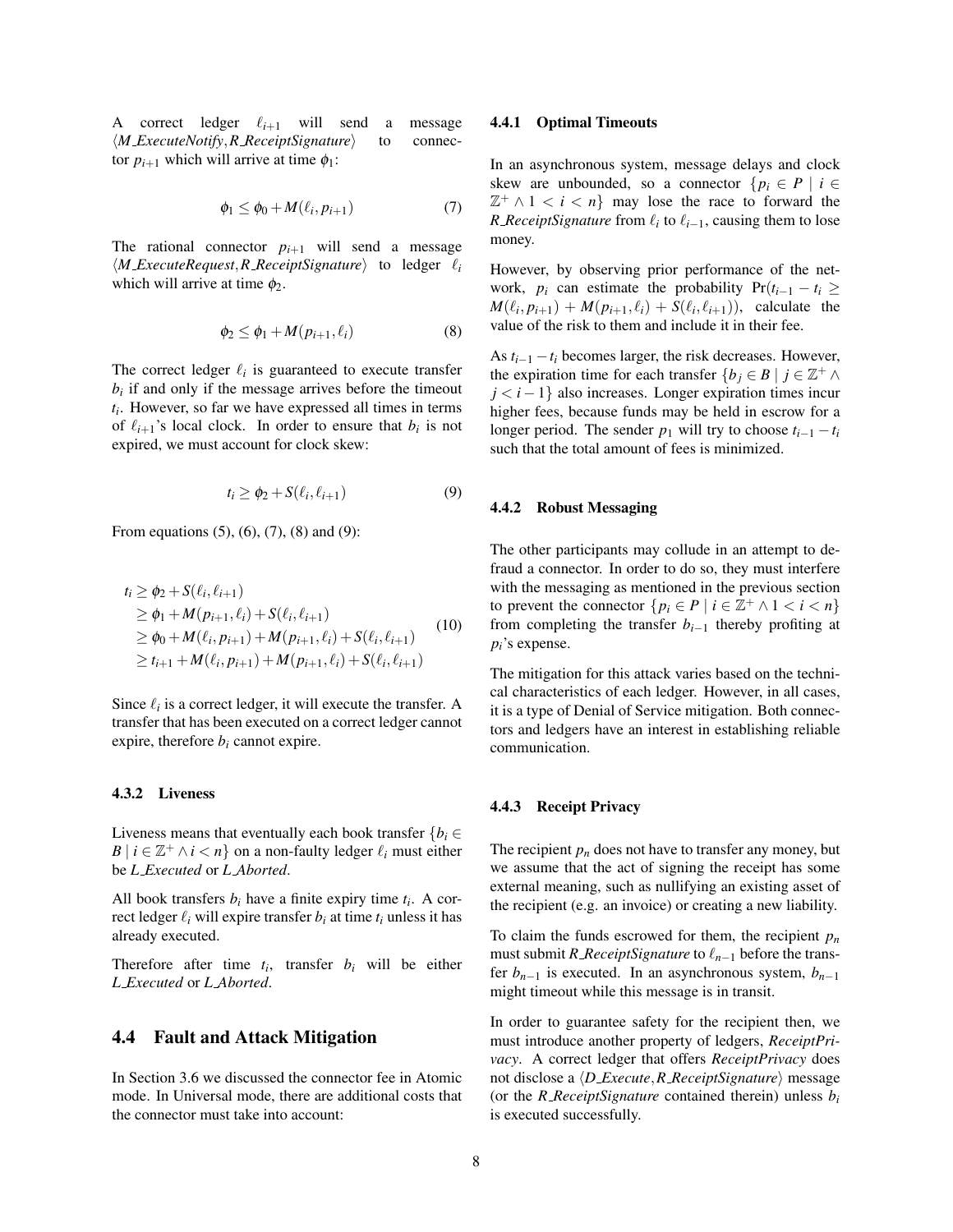If the recipient chooses an honest ledger with *ReceiptPrivacy*, they are not at risk, even in an asynchronous system, because their ledger  $\ell_{n-1}$  will disclose *R ReceiptSignature* if and only if *bn*−<sup>1</sup> executes.

# 5 Conclusion

We have proposed a protocol for secure interledger payments across an arbitrary chain of ledgers and connectors. It uses ledger-provided escrow based on cryptographic conditions to remove the need to trust the connectors.

The Atomic mode of the protocol provides atomicity for payment chains in which the participants can agree upon a group of notaries. The Universal mode uses the incentives of rational actors to enable practical payments between participants that do not all share trust in any institution or system.

Our protocol does not rely on any single system for processing payments, so there is no limit to its scalability. Payments can be as fast and cheap as the constituent ledgers and connectors allow and transaction details are private to their participants. The separation of concerns and the minimal standardization requirements enable continuous optimization and competition between connectors and between ledgers.

Removing the need to trust the connector enables anyone with accounts on two or more ledgers to make connections between them. Connectors can be composed to make payments and the financial system more accessible, competitive and resilient. This enables the creation of a global graph of liquidity or *Interledger*.

## References

- [1] AHUJA, R. K., MAGNANTI, T. L., AND ORLIN, J. B. Network flows. Tech. rep., DTIC Document, 1988.
- [2] AIYER, A. S., ALVISI, L., CLEMENT, A., DAHLIN, M., MAR-TIN, J.-P., AND PORTH, C. Bar fault tolerance for cooperative services. In *ACM SIGOPS Operating Systems Review* (2005), vol. 39, ACM, pp. 45–58.
- [3] ALBERT, R., JEONG, H., AND BARABÁSI, A.-L. Internet: Diameter of the world-wide web. *Nature 401*, 6749 (1999), 130– 131.
- [4] BLACK, F., AND SCHOLES, M. The pricing of options and corporate liabilities. *The journal of political economy* (1973), 637– 654.
- [5] BRACHA, G., AND TOUEG, S. Asynchronous consensus and broadcast protocols. *Journal of the ACM (JACM) 32*, 4 (1985), 824–840.
- [6] BRENNAN, M. J., AND SCHWARTZ, E. S. The valuation of american put options. *Journal of Finance* (1977), 449–462.
- [7] CAI, X., SHA, D., AND WONG, C. Time-varying minimum cost flow problems. *European Journal of Operational Research 131*, 2 (2001), 352–374.
- [8] CASTRO, M., LISKOV, B., ET AL. Practical byzantine fault tolerance. In *OSDI* (1999), vol. 99, pp. 173–186.
- [9] COPELAND, C., AND ZHONG, H. Tangaroa: a byzantine fault tolerant raft.
- [10] DAVIES, D. W., AND PRICE, W. L. *Security for computer networks: and introduction to data security in teleprocessing and electronic funds transfer*. John Wiley & Sons, Inc., 1989.
- [11] DOLEV, D., AND STRONG, H. R. Authenticated algorithms for byzantine agreement. *SIAM Journal on Computing 12*, 4 (1983), 656–666.
- [12] DWORK, C., LYNCH, N., AND STOCKMEYER, L. Consensus in the presence of partial synchrony. *Journal of the ACM (JACM) 35*, 2 (1988), 288–323.
- [13] GRAY, J. Notes on data base operating systems. In *Operating Systems, An Advanced Course* (London, UK, UK, 1978), Springer-Verlag, pp. 393–481.
- [14] GRAY, J., AND LAMPORT, L. Consensus on transaction commit. *ACM Transactions on Database Systems (TODS) 31*, 1 (2006), 133–160.
- [15] MAZIÈRES, D. The stellar consensus protocol: A federated model for internet-level consensus.
- [16] MOHAN, C., STRONG, R., AND FINKELSTEIN, S. Method for distributed transaction commit and recovery using byzantine agreement within clusters of processors. In *Proceedings of the second annual ACM symposium on Principles of distributed computing* (1983), ACM, pp. 89–103.
- [17] NAKAMOTO, S. Bitcoin: A Peer-to-Peer electronic cash system.
- [18] ROMPEL, J. One-way functions are necessary and sufficient for secure signatures. In *Proceedings of the twenty-second annual ACM symposium on Theory of computing* (1990), ACM, pp. 387– 394.
- [19] SCHWARTZ, D., YOUNGS, N., AND BRITTO, A. The ripple protocol consensus algorithm. *Ripple Labs Inc White Paper* (2014).
- [20] WAGNER, H. M. On a class of capacitated transportation problems. *Management Science 5*, 3 (1959), 304–318.
- [21] WATTS, D. J., AND STROGATZ, S. H. Collective dynamics of small-worldnetworks. *nature 393*, 6684 (1998), 440–442.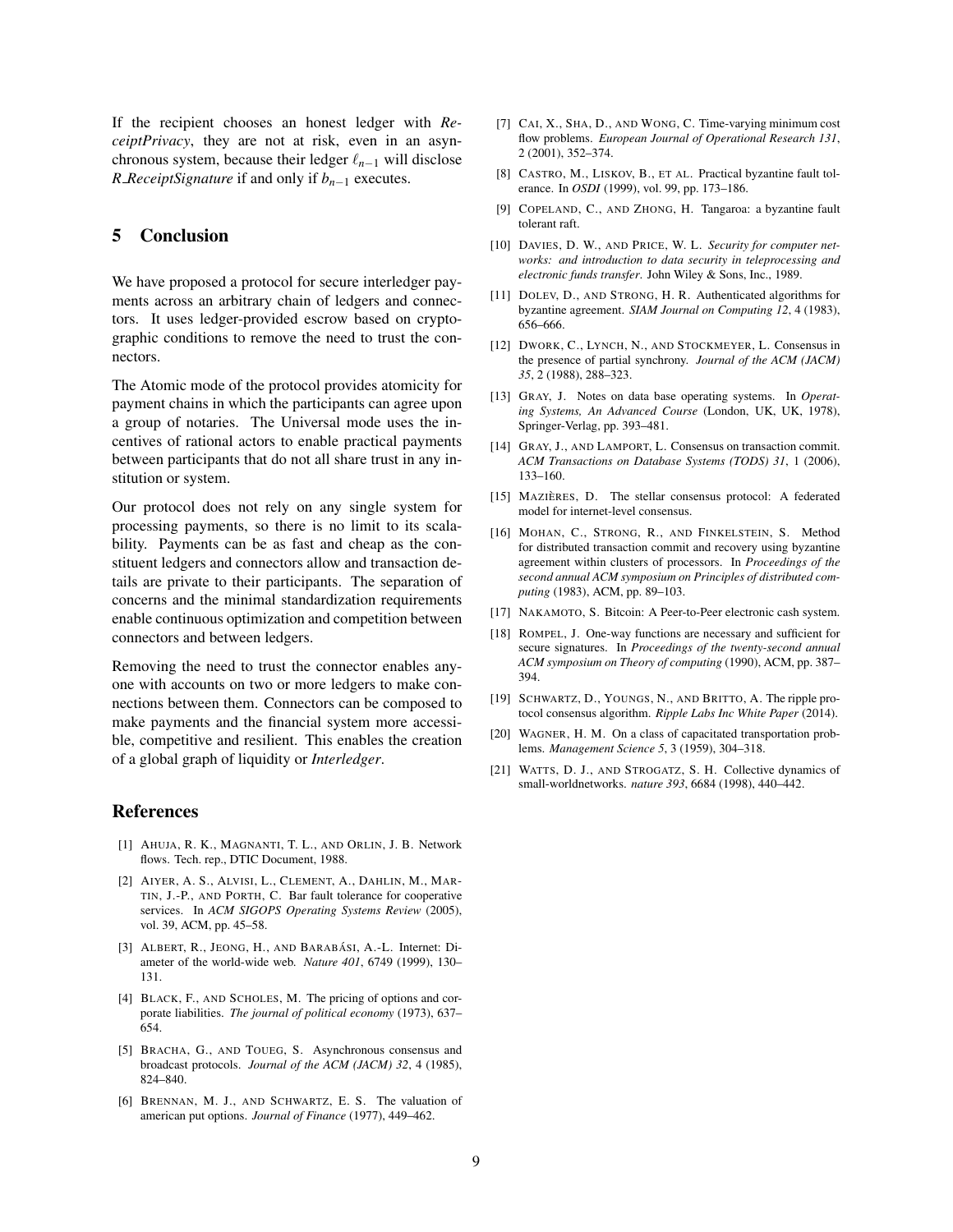# A Appendix

# A.1 Atomic Mode Sequence Diagram



Figure 7: Phases of a payment in the Atomic mode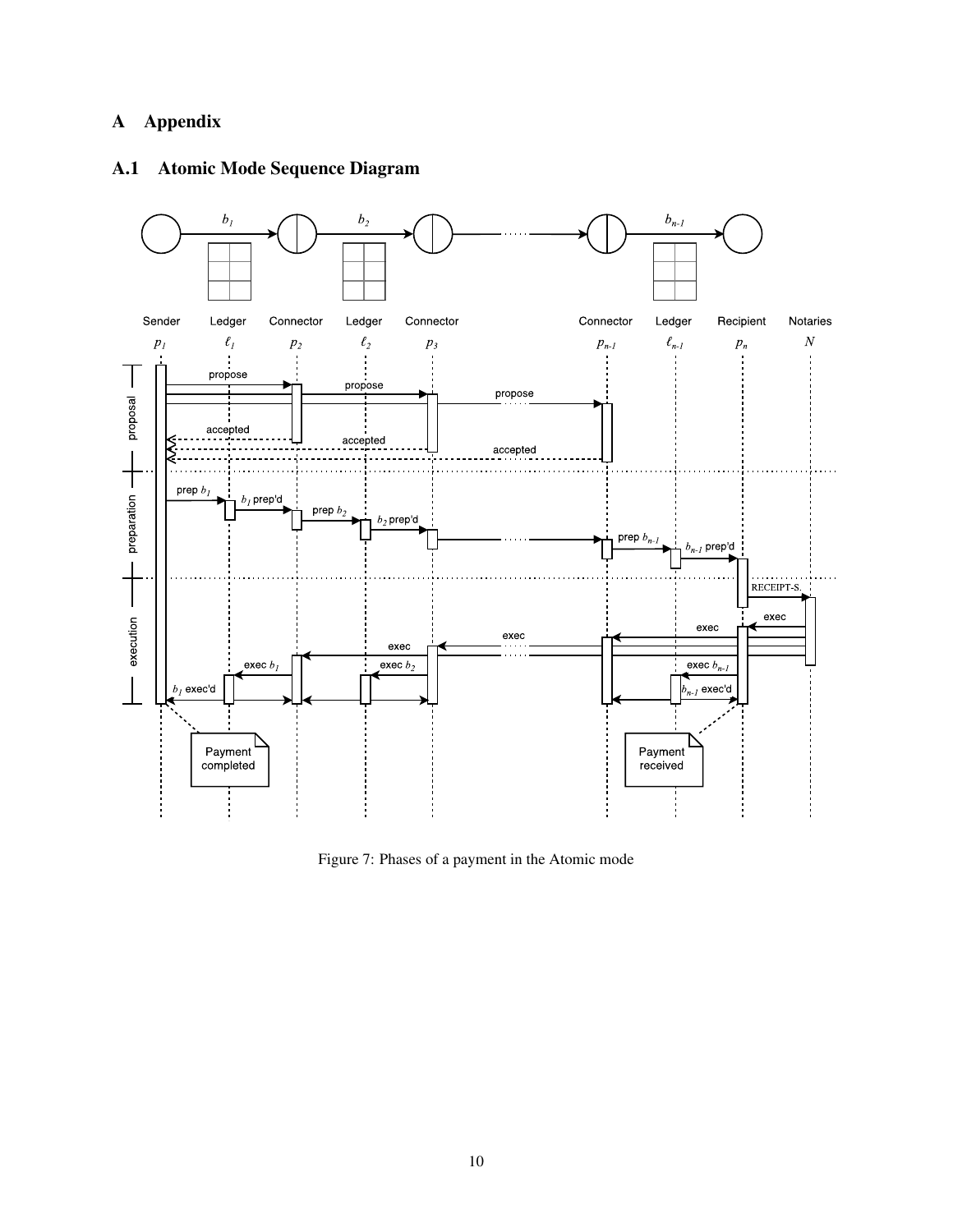# A.2 Universal Mode Sequence Diagram



Figure 8: Phases of a payment in the Universal mode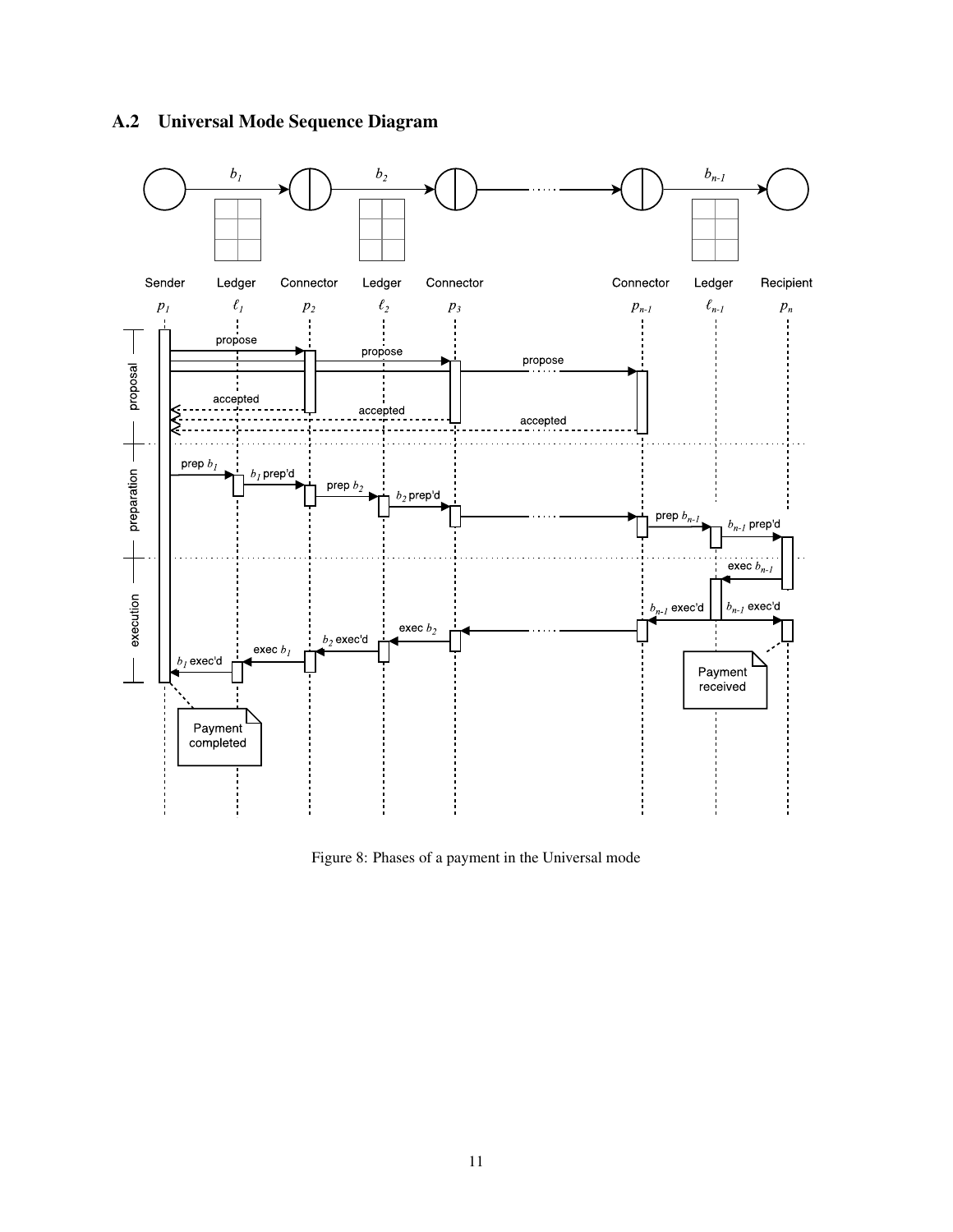# A.3 Formal Specification: Atomic mode

```
MODULE Atomic
Formal Specification in TLA<sup>+</sup> of the Interledger Protocol Atomic (ILP/A)
Modeled after the excellent Raft specification by Diego Ongaro.
  Available at https://github.com/ongardie/raft.tla
  Copyright 2014 Diego Ongaro.
  This work is licensed under the Creative Commons Attribution-4.0
  International License https://creativecommons.org/licenses/by/4.0/
extends Naturals, Sequences, Bags, TLC
 The set of ledger IDs
constants Ledger
 The set of participant IDs
constants Participant
 The notary
constants Notary
 Sender states
CONSTANTS S-Ready, S-Waiting, S-Done
 Notary states
CONSTANTS N_W-Waiting, N_Committed, N_Aborted
 Ledger states
constants L Proposed, L Prepared, L Executed, L Aborted
 Message types
constants PrepareRequest, ExecuteRequest, AbortRequest,
            PrepareNotify, ExecuteNotify, AbortNotify,
            SubmitReceiptRequest
 Receipt signature
\cosTANTS R<sub>-Receipt</sub>Signature
 Global variables
 A bag of records representing requests and responses sent from one process
 to another
VARIABLE messages
 Sender variables
 State of the sender (S\_Ready, S\_Waiting, S\_Done)variable senderState
```
All sender variables  $senderVars \triangleq \langle senderState\rangle$ 

The following variables are all per ledger (functions with domain Ledger)

The ledger state  $(L\_Proposed, L\_Prepared, L\_Executed \text{ or } L\_Aborted)$ VARIABLE ledgerState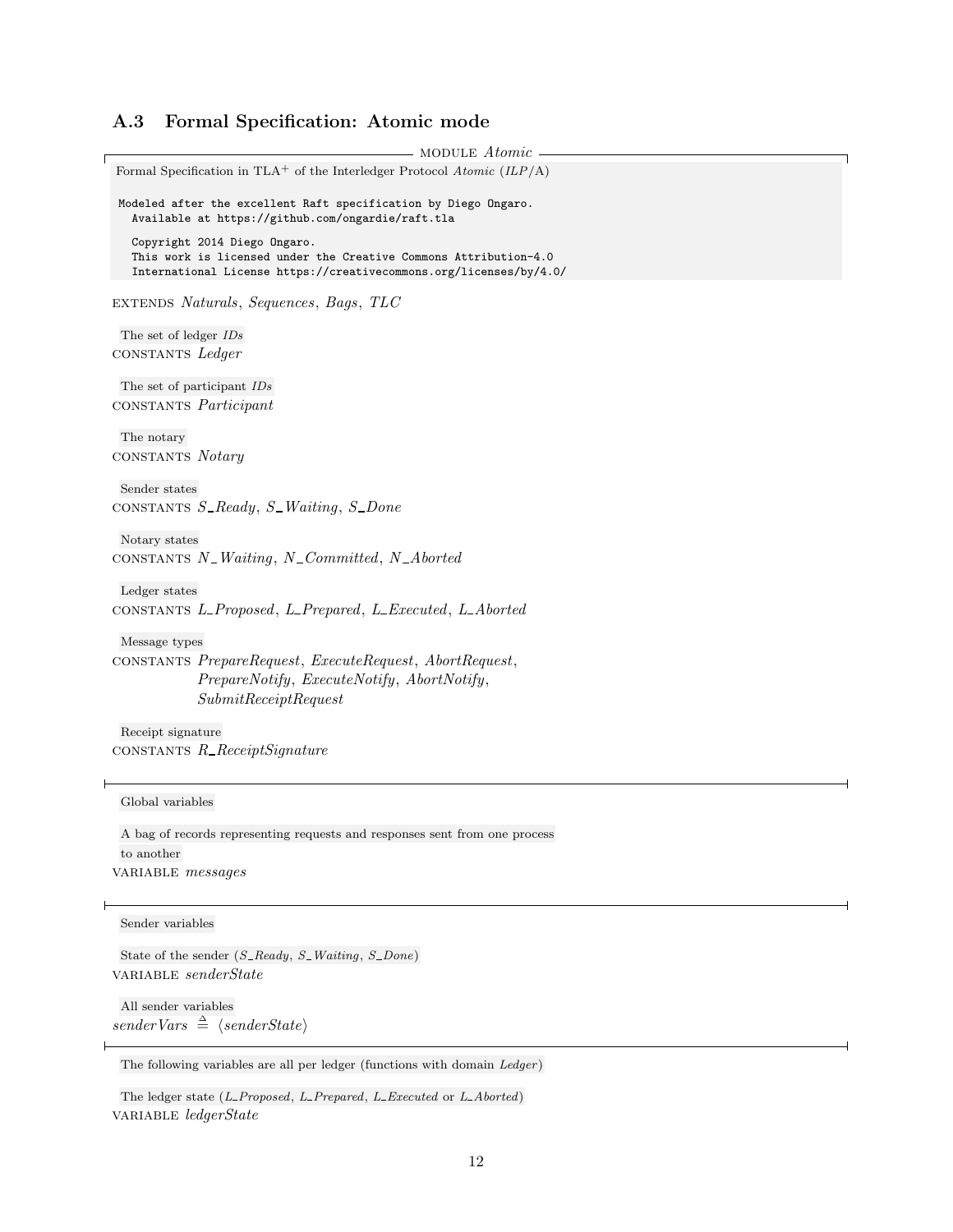All ledger variables  $\textit{ledgerVars} \triangleq \textit{ledgerState}$ 

#### Notary variables

State of the notary  $(N_$  Waiting, N\_Committed, N\_Aborted) VARIABLE notaryState

All notary variables  $notaryVars \triangleq \langle notaryState\rangle$ 

All variables; used for stuttering (asserting state hasn't changed)  $vars \triangleq \langle messages, senderVars, ledgerVars, notaryVars \rangle$ 

#### Helpers

Add a set of new messages in transit  $Broadcast(m) \triangleq messages' = messages \oplus SetToBag(m)$ 

Add a message to the bag of messages  $Send(m) \triangleq Broadcast(\lbrace m \rbrace)$ 

Remove a message from the bag of messages. Used when a process is done processing a message.  $Discard(m) \triangleq messages' = messages \ominus SetToBag(\lbrace m \rbrace)$ 

Respond to a message by sending multiple messages  $Reply Broadcasting (responses, request) \triangleq$  $messages' = messages \ominus SetToBag(\{request\}) \oplus SetToBag(resposes)$ 

Combination of Send and Discard  $Reply (response, request) \triangleq$ ReplyBroadcast({response}, request)

Return the minimum value from a set, or undefined if the set is empty.  $Min(s) \triangleq$  choose  $x \in s : \forall y \in s : x \leq y$ Return the maximum value from a set, or undefined if the set is empty.  $Max(s) \triangleq$  choose  $x \in s : \forall y \in s : x \geq y$ 

Is a final ledger state  $IsFinalLedgerState(i) \triangleq i \in \{L\_Executed, L\_Aborted\}$ 

Sender  $Sender \triangleq Min(Participant)$ Recipient  $Recipient \triangleq Max (Participation)$ 

Set of connectors Connector  $\triangleq$  Participant \ { Sender, Recipient }

Define type specification for all variables

 $TypeOK \triangleq \wedge IsABag(messages)$  $\land senderState \in \{S\_Ready, S\_Waiting, S\_Done\}$  $\land$  ledgerState  $\in$  [Ledger  $\rightarrow$  {L\_Proposed, L\_Prepared, L\_Executed, L\_Aborted}]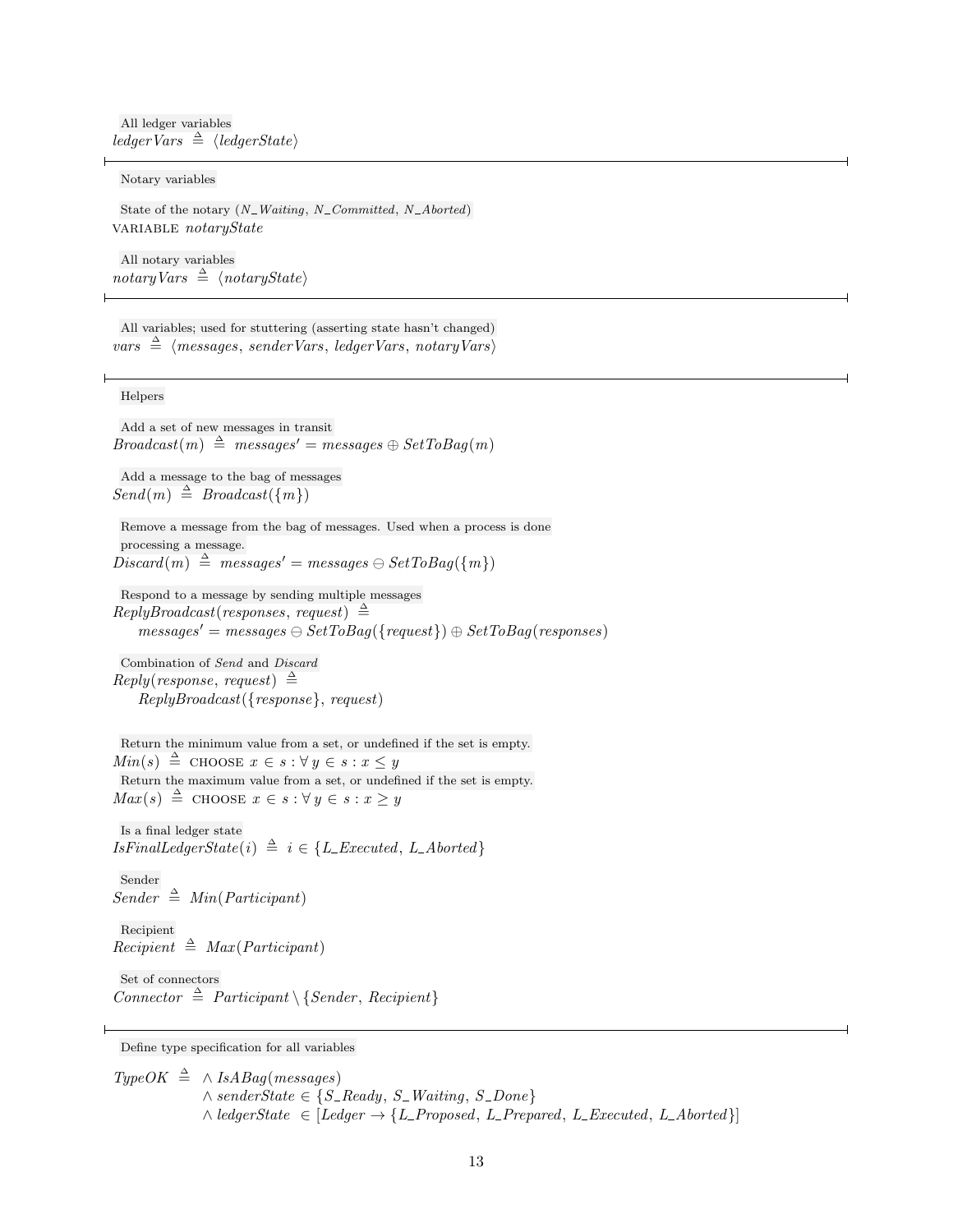Consistency  $\triangleq$  $\forall l1, l2 \in \text{Ledger} : \neg \land \text{ledgerState}[l1] = \text{L-}\text{Aborted}$  $\wedge$  ledgerState[l2] = L\_Executed

 $Inv \triangleq \wedge TypeOK$ ∧ Consistency

Define initial values for all variables

*InitSenderVars*  $\triangleq$  ∧ *senderState* = S\_Ready  $Init LederVars \triangleq \wedge ledgerState = [i \in Ledge \rightarrow L\_Proposed]$  $InitNotaryVars \triangleq \wedge notaryState = N_$  Waiting *Init*  $\stackrel{\Delta}{=} \wedge messages = EmptyBag$ ∧ InitSenderVars ∧ InitLedgerVars ∧ InitNotaryVars

Define state transitions

```
Participant i starts off the chain
Start(i) \triangleq\wedge senderState = S_Ready
     \wedge senderState' = S_Waiting
    \land Send([mtype \rightarrow PrepareRequest,
               msource \mapsto i,mdest \rightarrow i + 1]\land UNCHANGED \langle ledger Vars, notary Vars\rangleNotary times out
NotaryTimeout \triangleq\wedge notaryState = N_Waiting
     \wedge notaryState' = N_Aborted
    ∧ Broadcast(
             {[mtype \rightarrow AbortRequest,]}msource \rightarrow Notary,mdest \longrightarrow k] : k \in Ledger\})\land UNCHANGED \langle senderVars, \text{led}gerVars \rangleLedger spontaneously aborts
Legendor (l) \triangleq\wedge ledgerState[l] = L_Proposed
     \wedge ledgerState' = [ledgerState EXCEPT |l| = L Aborted]
     \land Send([mtype \rightarrow AbortNotify,
               msource \mapsto l,mdest \rightarrow l - 1\land UNCHANGED \langle senderVars, notaryVars \rangle
```
Message handlers

 $i =$  recipient,  $j =$  sender,  $m =$  message

Ledger  $i$  receives a Prepare request from process  $j$ LedgerHandlePrepareRequest $(i, j, m) \triangleq$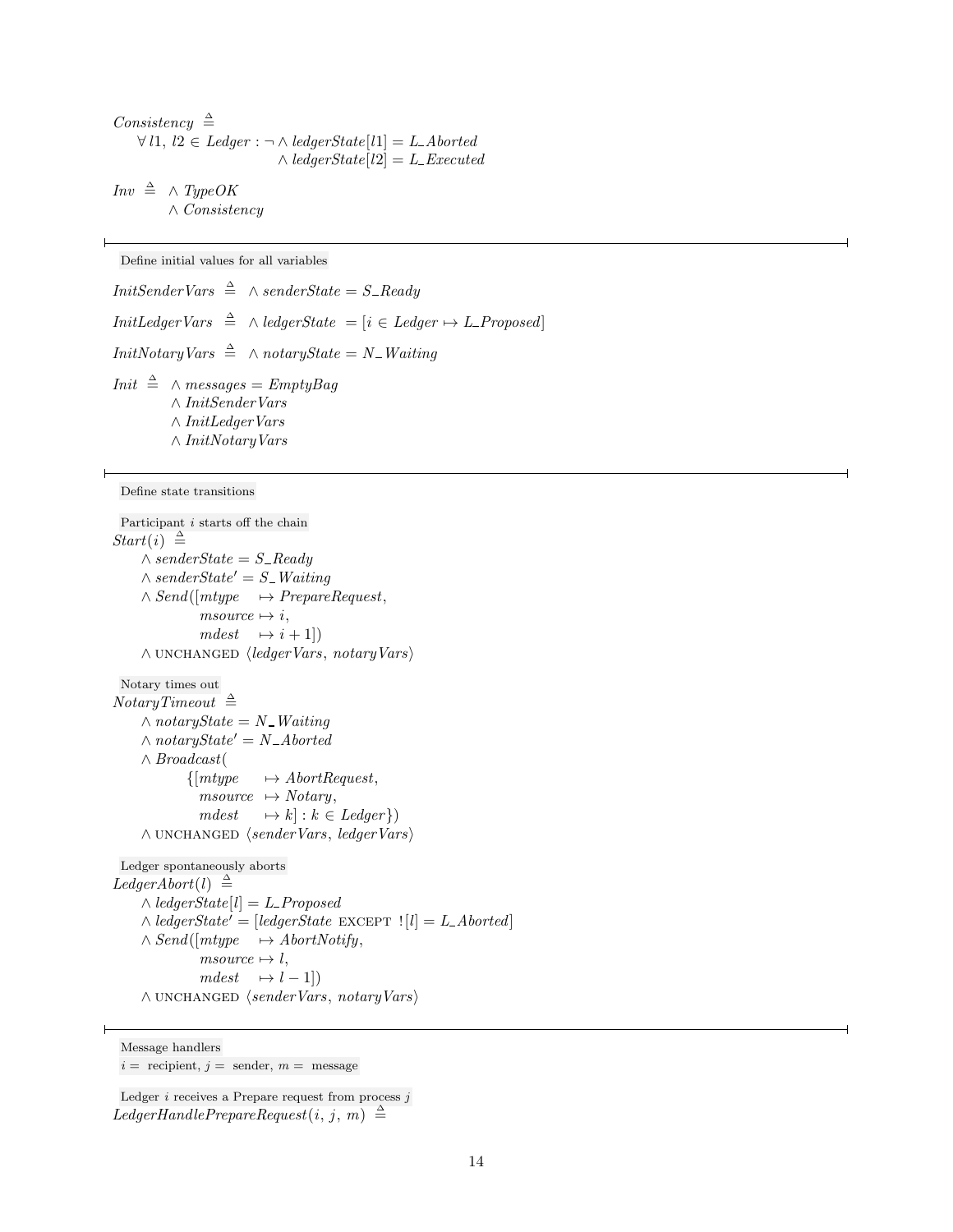LET valid  $\triangleq \wedge$  ledgerState[i] = L\_Proposed  $\wedge j = i - 1$ in ∨ ∧ valid  $\wedge$  ledgerState' = [ledgerState EXCEPT  $|i| = L$  Prepared]  $\land$  Reply([mtype  $\rightarrow$  PrepareNotify,  $msource \mapsto i,$  $mdest \rightarrow i + 1, m$  $\land$  UNCHANGED  $\langle senderVars, notaryVars \rangle$  $\vee$   $\wedge \neg valid$  $\wedge$  Discard $(m)$  $\land$  UNCHANGED  $\langle senderVars, ledgerVars, notaryVars \rangle$ Ledger  $i$  receives an Execute request from process  $j$  $LegendleExecuteRequest(i, j, m) \triangleq$ LET valid  $\triangleq \wedge$  ledgerState[i] = L\_Prepared  $\wedge$  j = Notary in ∨ ∧ valid  $\wedge$  ledgerState' = [ledgerState EXCEPT  $|i| = L$  Executed]  $\land$  Reply([mtype  $\rightarrow$  ExecuteNotify,  $msource \mapsto i$ ,  $mdest \rightarrow i - 1, m$ ∧ unchanged hsenderVars, notaryVarsi  $\vee \wedge \neg valid$  $\wedge$  Discard $(m)$  $\land$  UNCHANGED  $\langle senderVars, ledgerVars, notaryVars \rangle$ Ledger  $i$  receives an Abort request from process  $j$ LedgerHandleAbortRequest $(i, j, m) \triangleq$ LET valid  $\triangleq \wedge \vee$  ledgerState[i] = L\_Proposed  $\vee$  ledgerState[i] = L\_Prepared  $\land j = Notary$ in ∨ ∧ valid  $\wedge$  ledgerState' = [ledgerState EXCEPT  $|i| = L$  Aborted]  $\land$  Reply( $[mype \rightarrow AbortNotify,$  $msource \mapsto i$ ,  $mdest \rightarrow i - 1, m$ ∧ unchanged hsenderVars, notaryVarsi ∨ ∧ ¬valid  $\wedge$  Discard $(m)$ ∧ unchanged hsenderVars, ledgerVars, notaryVarsi Ledger i receives a message LedgerReceive $(i, j, m) \triangleq$  $\vee$   $\wedge$  *m.mtype* = *PrepareRequest*  $\wedge$  *LedgerHandlePrepareRequest* $(i, j, m)$  $\vee$   $\wedge$  *m.mtype* = *ExecuteRequest*  $\land$  LedgerHandleExecuteRequest $(i, j, m)$  $\vee$   $\wedge$  *m.mtype* = *AbortRequest*  $\wedge$  *LedgerHandleAbortRequest* $(i, j, m)$ Ledger  $j$  notifies sender that the transfer is executed  $SenderHandleExecuteNotify(i, j, m) \triangleq$  $\vee\,$   $\wedge$   ${senderState}$   $=$   $S$   $\_Waiting$ 

 $\wedge$  senderState' = S\_Done  $\wedge$  *Discard* $(m)$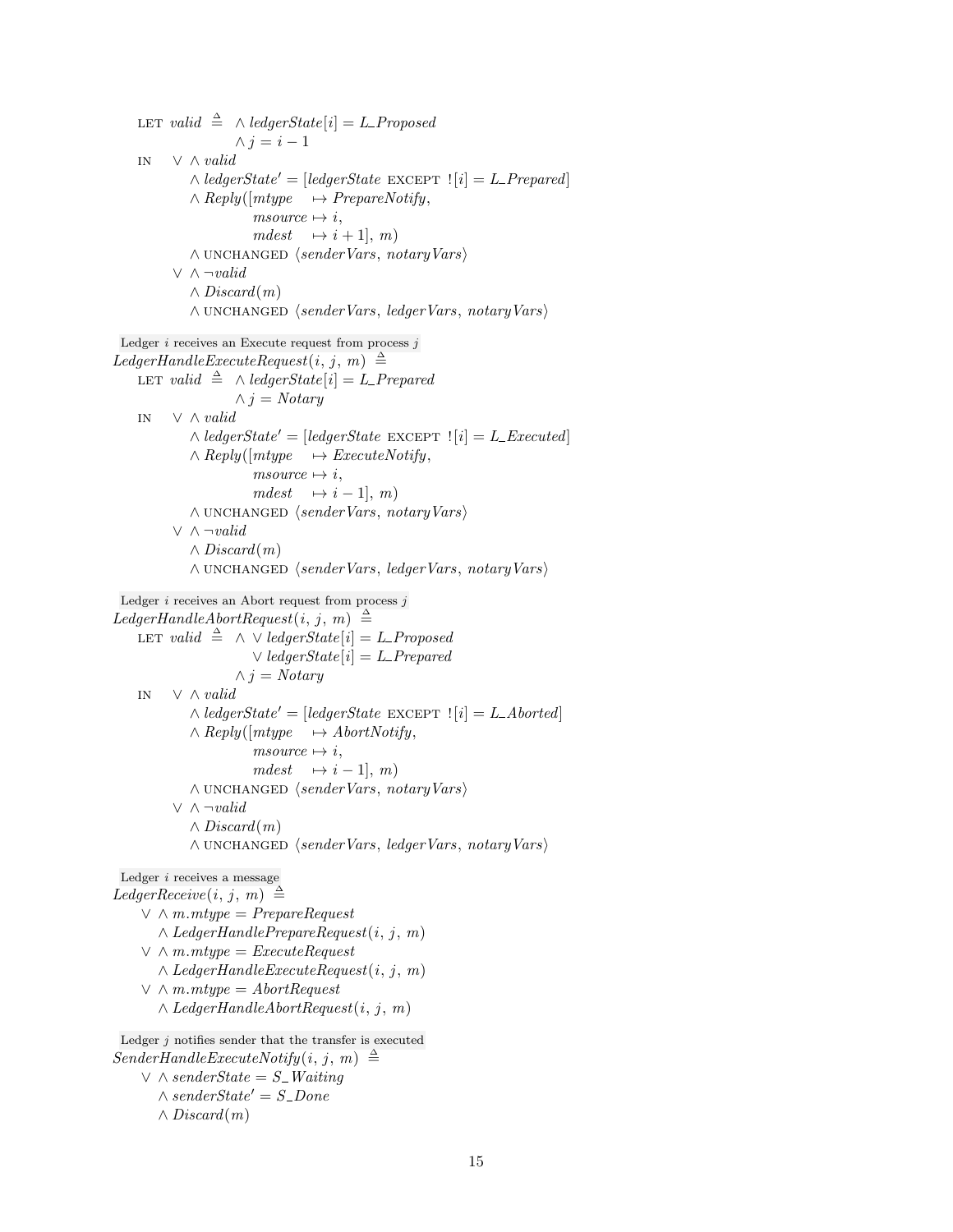$\land$  UNCHANGED  $\langle$  ledger Vars, notary Vars $\rangle$  $∨ ∧ senderState ≠ S_$ *Waiting*  $\wedge$  Discard $(m)$ ∧ unchanged hsenderVars, ledgerVars, notaryVarsi Ledger  $j$  notifies sender that the transfer is aborted  $SenderHandleAboutNotify(i, j, m) \triangleq$ LET isSenderWaiting  $\stackrel{\triangle}{=} \vee \text{senderState} = S$ <sub>-</sub>Waiting  $\vee$  senderState = S\_Ready in ∨ ∧ isSenderWaiting  $\wedge$  senderState' = S\_Done ∧ Discard(m)  $\land$  UNCHANGED  $\langle$  ledger Vars, notary Vars $\rangle$ ∨ ∧ ¬isSenderWaiting  $\wedge Discard(m)$  $\land$  UNCHANGED  $\langle senderVars, ledgerVars, notaryVars \rangle$ Sender receives a message  $SenderReceive(i, j, m) \triangleq$  $\vee$   $\wedge$  *m.mtype* = *ExecuteNotify*  $\land$  SenderHandleExecuteNotify(i, j, m)  $\vee$   $\wedge$  *m.mtype* = *AbortNotify*  $\land$  SenderHandleAbortNotify $(i, j, m)$ Ledger  $j$  notifies recipient that the transfer is prepared  $Recipient HandlePrepareNotify(i, j, m) \triangleq$  $\land$  Reply( $\lceil mtype \rceil$   $\rightarrow$  SubmitReceiptRequest,  $msource \rightarrow i,$  $mdest \rightarrow Notary,$  $mreceipt \rightarrow R \_ReceiptSignature, m)$  $\land$  UNCHANGED  $\langle senderVars, ledgerVars, notaryVars \rangle$ Recipient receives a message  $Recipient Receiver(i, j, m) \triangleq$  $\wedge m. mtype = PrepareNotify$  $\land$  RecipientHandlePrepareNotify $(i, j, m)$ Ledger  $j$  notifies connector  $i$  that the transfer is prepared  $Connector \text{H} and \text{lePrepareNotify}(i, j, m) \triangleq$  $\land$  Reply([mtype  $\rightarrow$  PrepareRequest,  $msource \mapsto i,$  $mdest \rightarrow i + 1, m$ ∧ unchanged hsenderVars, ledgerVars, notaryVarsi Ledger  $j$  notifies connector  $i$  that the transfer is executed  $Connector \text{H} and \text{le} \text{ExecuteNotify}(i, j, m) \triangleq$  $\land$  Reply([mtype  $\rightarrow$  ExecuteRequest,  $msource \mapsto i$ ,  $mdest \rightarrow i - 1, m$  $\land$  UNCHANGED  $\langle senderVars, \,ledgeVars, \, notaryVars \rangle$ Ledger  $j$  notifies connector  $i$  that the transfer is aborted  $Connector HandleAbortNotify(i, j, m) \triangleq$  $\wedge$  Discard $(m)$  $\land$  UNCHANGED  $\langle senderVars, ledgerVars, notaryVars \rangle$ 

```
Connector receives a message
```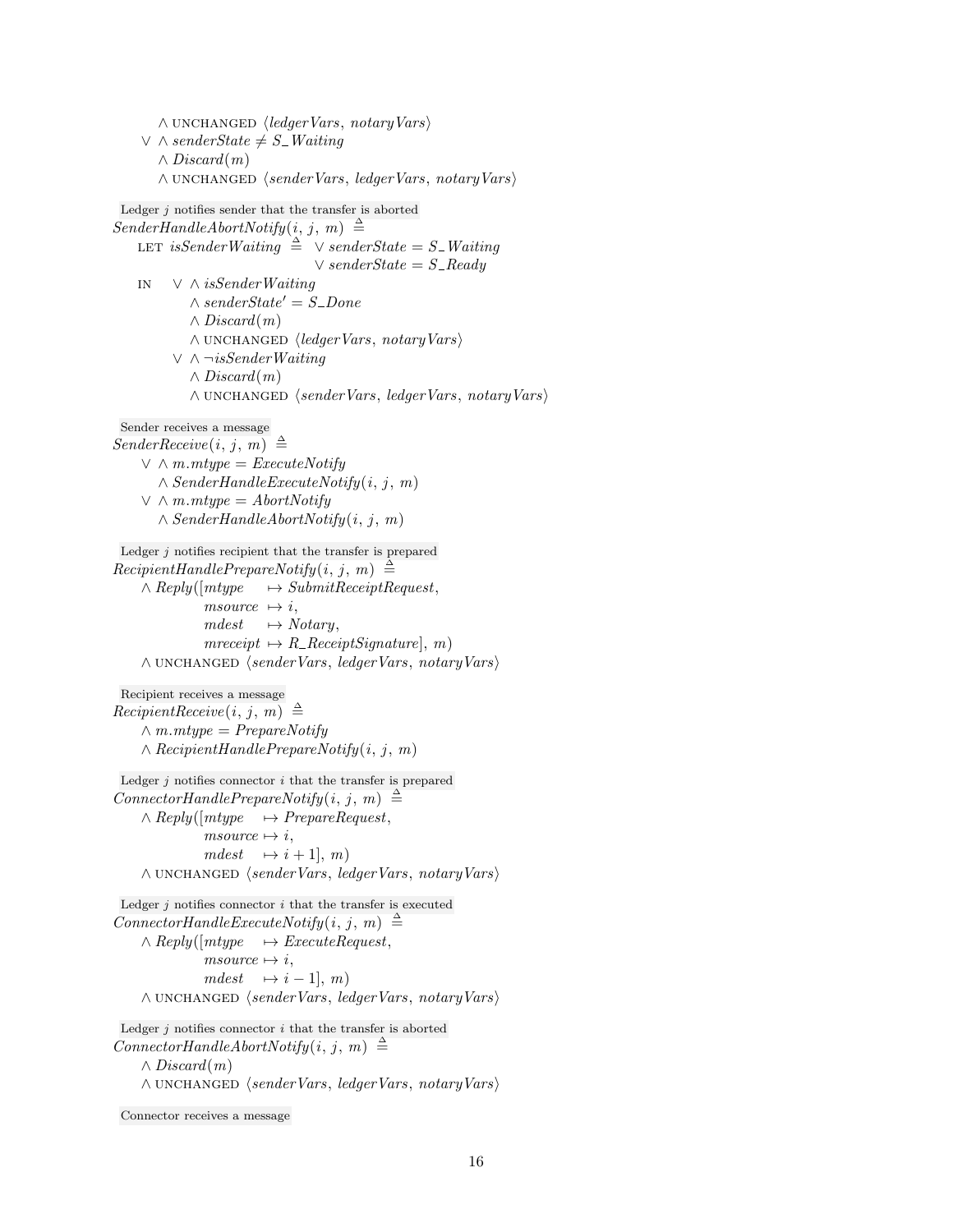$ConnectorReceive(i, j, m) \triangleq$  $\vee$   $\wedge$  *m.mtype* = *PrepareNotify*  $\wedge$  ConnectorHandlePrepareNotify(i, j, m)  $\vee$   $\wedge$  *m.mtype* = *ExecuteNotify*  $\land$  ConnectorHandleExecuteNotify $(i, j, m)$  $\vee$   $\wedge$  *m.mtype* = *AbortNotify*  $\land$  ConnectorHandleAbortNotify $(i, j, m)$ Notary receives a signed receipt  $Notary H and le Submit Receip the quest(i, j, m) \triangleq$  $\vee \wedge m$ .mreceipt = R\_ReceiptSignature  $\wedge$  notaryState = N\_Waiting  $\wedge$  notaryState' = N\_Committed ∧ ReplyBroadcast(  ${[mtype \rightarrow ExecutiveRequest,]}$ msource  $\mapsto i$ .  $mdest \rightarrow k : k \in Ledger\}$ , m) ∧ unchanged hsenderVars, ledgerVarsi  $∨ ∧ notaryState ≠ N$ -*Waiting*  $\wedge$  Discard $(m)$ ∧ unchanged hsenderVars, ledgerVars, notaryVarsi Notary receives a message  $NotaryReceive(i, j, m) \triangleq$  $\land$  m.mtype = SubmitReceiptRequest  $\land Notary H and le Submit Receiver Request (i, j, m)$ Receive a message  $Receive(m) \triangleq$ LET  $i \triangleq m$ . mdest  $j \triangleq m$ .msource in ∨ ∧ i ∈ Ledger  $\wedge$  *LedgerReceive* $(i, j, m)$  $\vee \wedge i = \mathit{Sender}$  $\land$  SenderReceive $(i, j, m)$  $\vee \wedge i = Recipient$  $\land$  RecipientReceive $(i, j, m)$ ∨ ∧ i ∈ Connector  $\wedge$  ConnectorReceive $(i, j, m)$  $\vee \wedge i = Notary$  $\wedge NotaryReceive(i, j, m)$ 

End of message handlers

Defines how the variables may transition

Termination  $\triangleq$  $\land \forall l \in \text{Ledger} : \text{IsFinalLedgerState}(\text{ledgerState}[l])$  $\wedge$  senderState = S\_Done  $\land$  UNCHANGED  $\it vars$ 

 $Next \triangleq \vee Start(Sender)$ ∨ NotaryTimeout  $\vee \exists l \in Ledger : LedgerAbort(l)$  $\vee \exists m \in$  DOMAIN messages : Receive $(m)$ ∨ Termination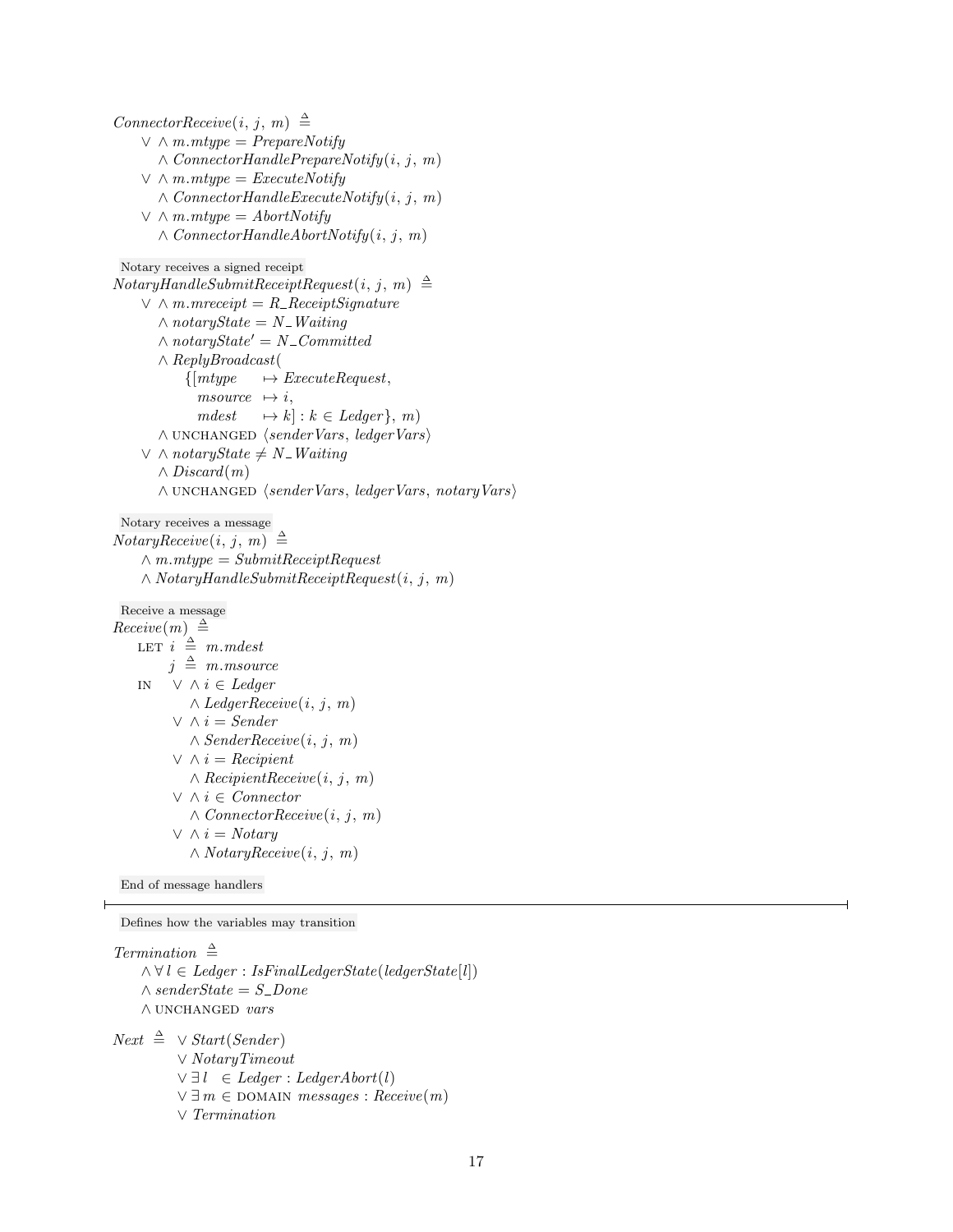The specification must start with the initial state and transition according to Next.  $Spec \triangleq Int \wedge \Box[Next]_{vars}$ 

 $\overline{\phantom{0}}$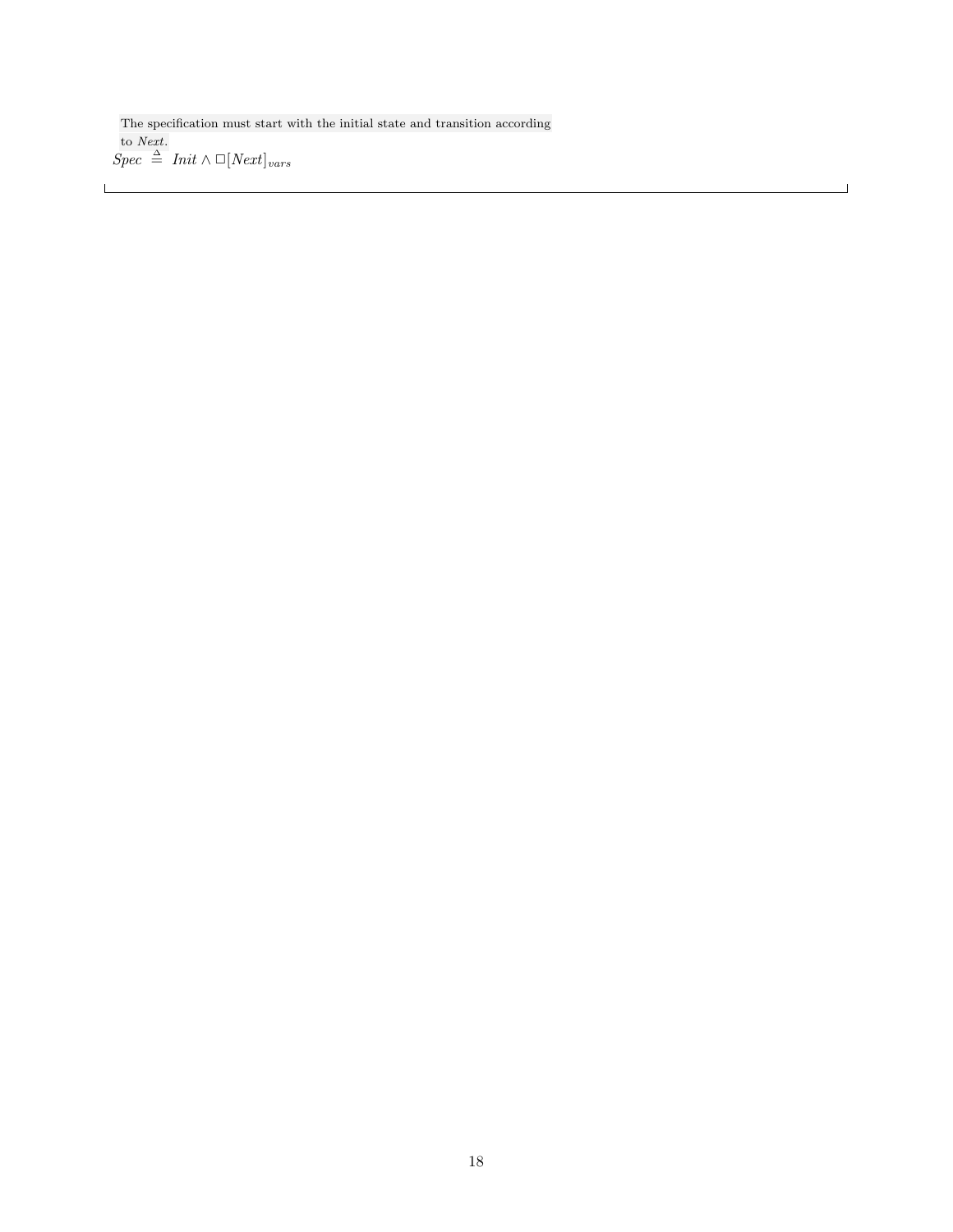# A.4 Formal Specification: Universal mode

module Universal Formal Specification in TLA<sup>+</sup> of the Interledger Protocol Universal  $(ILP/U)$ Modeled after the excellent Raft specification by Diego Ongaro. Available at https://github.com/ongardie/raft.tla Copyright 2014 Diego Ongaro. This work is licensed under the Creative Commons Attribution-4.0 International License https://creativecommons.org/licenses/by/4.0/ extends Naturals, Sequences, FiniteSets, Bags, TLC The set of ledger IDs constants Ledger The set of participant IDs constants Participant Sender states constants  $S$ -Ready,  $S$ -ProposalWaiting,  $S$ -Waiting,  $S$ -Done Connector states CONSTANTS C\_Ready, C\_Proposed Ledger states constants L Proposed, L Prepared, L Executed, L Aborted Message types constants PrepareRequest, ExecuteRequest, AbortRequest, PrepareNotify, ExecuteNotify, AbortNotify, SubpaymentProposalRequest, SubpaymentProposalResponse Receipt signature constants R ReceiptSignature Global variables Under synchrony we are allowed to have a global clock variable clock A bag of records representing requests and responses sent from one process to another VARIABLE messages Sender variables State of the sender  $(S\_Ready, S\_Waiting, S\_Done)$ variable senderState Whether the sender has received a response from a given connector variable senderProposalResponses

All sender variables  $senderVars \triangleq \langle senderState, senderProposalResponses \rangle$ 

Connector variables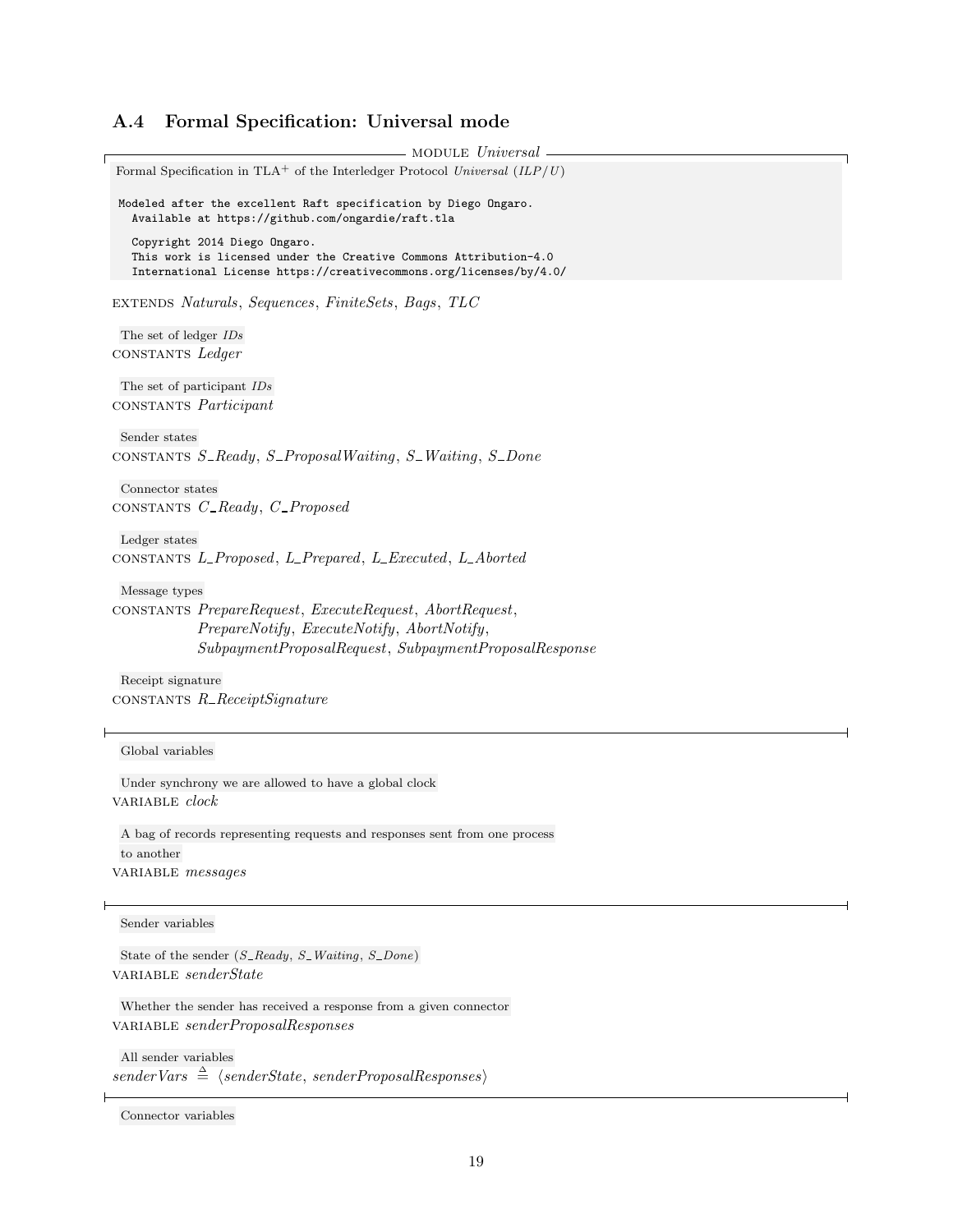State of the connector  $(C_{\textit{-}Ready}, C_{\textit{-}Proposed})$ VARIABLE connectorState

All sender variables  $connectorVars \triangleq \langle connectorState\rangle$ 

The following variables are all per ledger (functions with domain Ledger)

The ledger state (L\_Proposed, L\_Prepared, L\_Executed or L\_Aborted) variable *ledgerState* 

The timeouts for each of the the transfers variable *ledgerExpiration* 

All ledger variables ledgerVars  $\triangleq \langle \text{ledgerState}, \text{ledgerExpiration} \rangle$ 

All variables; used for stuttering (asserting state hasn't changed)  $vars \triangleq \langle clock, messages, senderVars, connectorVars, ledgerVars \rangle$ 

#### Helpers

Add a set of new messages in transit  $Broadcast(m) \triangleq messages' = messages \oplus SetToBag(m)$ 

Add a message to the bag of messages  $Send(m) \triangleq Broadcast(\lbrace m \rbrace)$ 

Remove a message from the bag of messages. Used when a process is done processing a message.  $Discard(m) \triangleq messages' = messages \ominus SetToBag(\lbrace m \rbrace)$ 

Respond to a message by sending multiple messages  $Reply Broadcast(responses, request) \triangleq$  $messages' = messages \ominus SetToBag({frequest}) \oplus SetToBag(resposes)$ 

Combination of Send and Discard  $Reply (response, request) \triangleq$ ReplyBroadcast({response}, request)

Return the minimum value from a set, or undefined if the set is empty.  $Min(s) \triangleq$  choose  $x \in s : \forall y \in s : x \leq y$ Return the maximum value from a set, or undefined if the set is empty.  $Max(s) \triangleq$  choose  $x \in s : \forall y \in s : x \geq y$ 

Is a final ledger state  $IsFinalLedgerState(i) \triangleq i \in \{L\_Executed, L\_Aborted\}$ 

Sender  $Sender \triangleq Min(Participant)$ 

Recipient  $Recipient \triangleq Max (Participant)$ 

Set of connectors Connector  $\triangleq$  Participant \ { Sender, Recipient }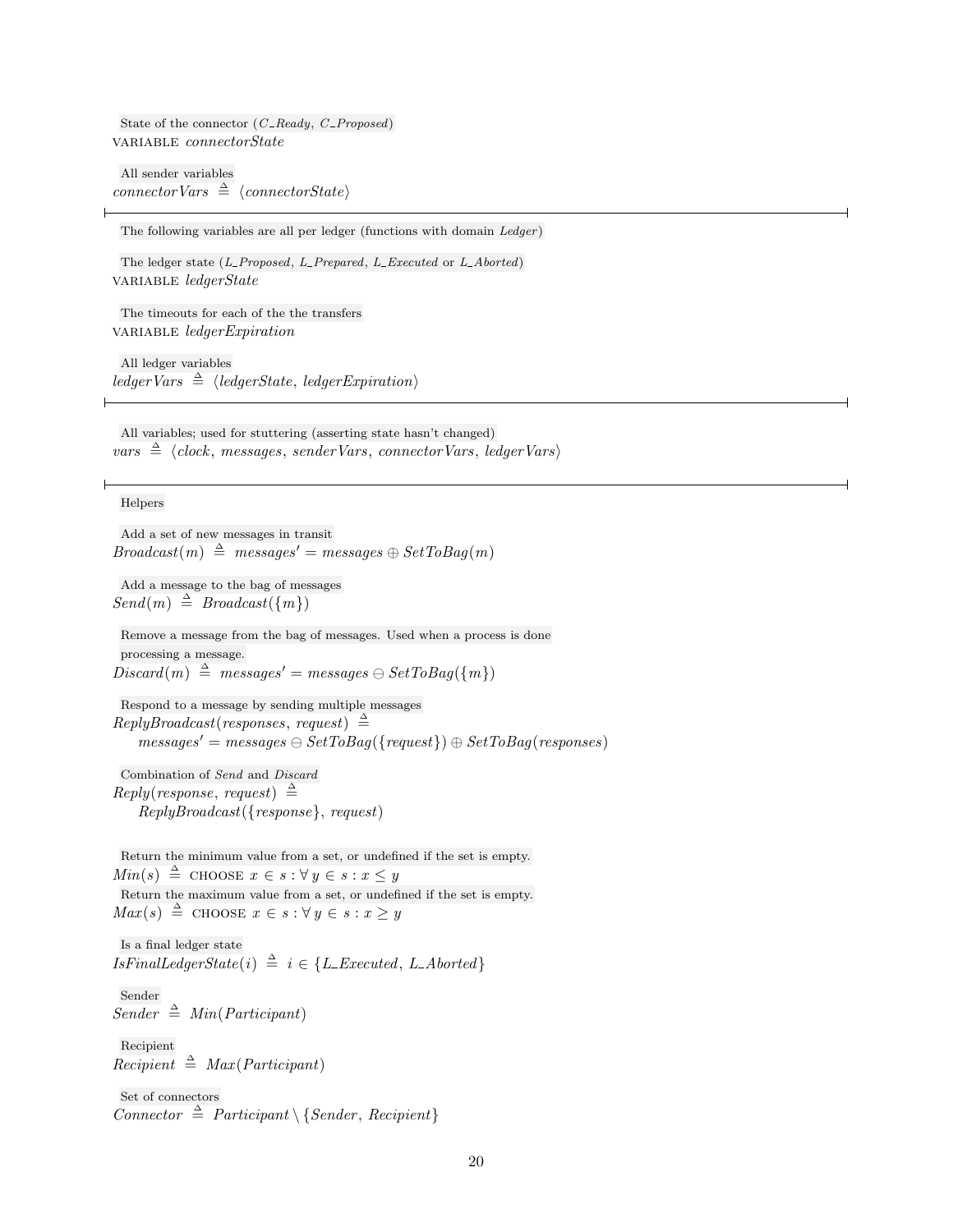The clock value we expect to be at after the proposal phase  $ClockAfterProposal \triangleq 2 * Cardinality(Connector) + 2$ 

The clock value we expect after the preparation phase  $ClockAfterPrepare \triangleq ClosedAfterProposal + 2 * Cardinality(Ledger) + 1$ 

The clock value we expect to be at after the execution phase  $ClockAfterExecution \triangleq ClockAfterPrepare + 2 * Cardinality(Ledger) + 1$ 

Define type specification for all variables

 $TypeOK \triangleq \wedge clock \in Nat$  $\wedge$  IsABaq(messages)  $∧ senderState \in {S\_Ready, S\_ProposalWaiting, S\_Waiting, S\_Done}$  $\land$  senderProposalResponses  $\in$  [Connector  $\rightarrow$  BOOLEAN ]  $\land \text{connectorState} \in [Connector \rightarrow \{C \_Ready, C \_Proposed\}]$  $\land$  ledgerState  $\in$  [Ledger  $\rightarrow$  {L\_Proposed, L\_Prepared, L\_Executed, L\_Aborted}]  $\land$  ledgerExpiration  $\in$  [Ledger  $\rightarrow$  Nat]

## Consistency  $\triangleq$

 $\forall l1, l2 \in Ledge : \neg \wedge ledgerState[l1] = L\_Aborted$  $\wedge$  ledgerState[l2] = L\_Executed

 $Inv \triangleq \wedge TypeOK$ ∧ Consistency

Define initial values for all variables

*InitSenderVars*  $\stackrel{\Delta}{=} \wedge senderState = S\_Ready$  $\land$  senderProposalResponses = [i  $\in$  Connector  $\mapsto$  FALSE]  $InitConnectorVars \triangleq connectorState = [i \in Connector \rightarrow C\_Ready]$  $Init LederVars \triangleq \wedge ledgerState = [i \in Ledge \rightarrow L\_Proposed]$  $\wedge$  ledgerExpiration = [i ∈ Ledger  $\mapsto$  ClockAfterExecution - i] *Init*  $\triangleq$  ∧ *clock* = 0  $\land$  messages = EmptyBag ∧ InitSenderVars ∧ InitConnectorVars ∧ InitLedgerVars

Define state transitions

Participant i proposes all the subpayments  $StartProposalPhase(i) \triangleq$  $\wedge$  senderState = S\_Ready  $\wedge$  senderState' = S\_ProposalWaiting ∧ Broadcast({[  $mtype \rightarrow SubpaymentProposalRequest,$  $msource \rightarrow i,$  $mdest \rightarrow k$  $\vert : k \in \mathit{Connector} \}$ ∧ unchanged hledgerVars, connectorVars, senderProposalResponsesi

Participant *i* starts off the preparation chain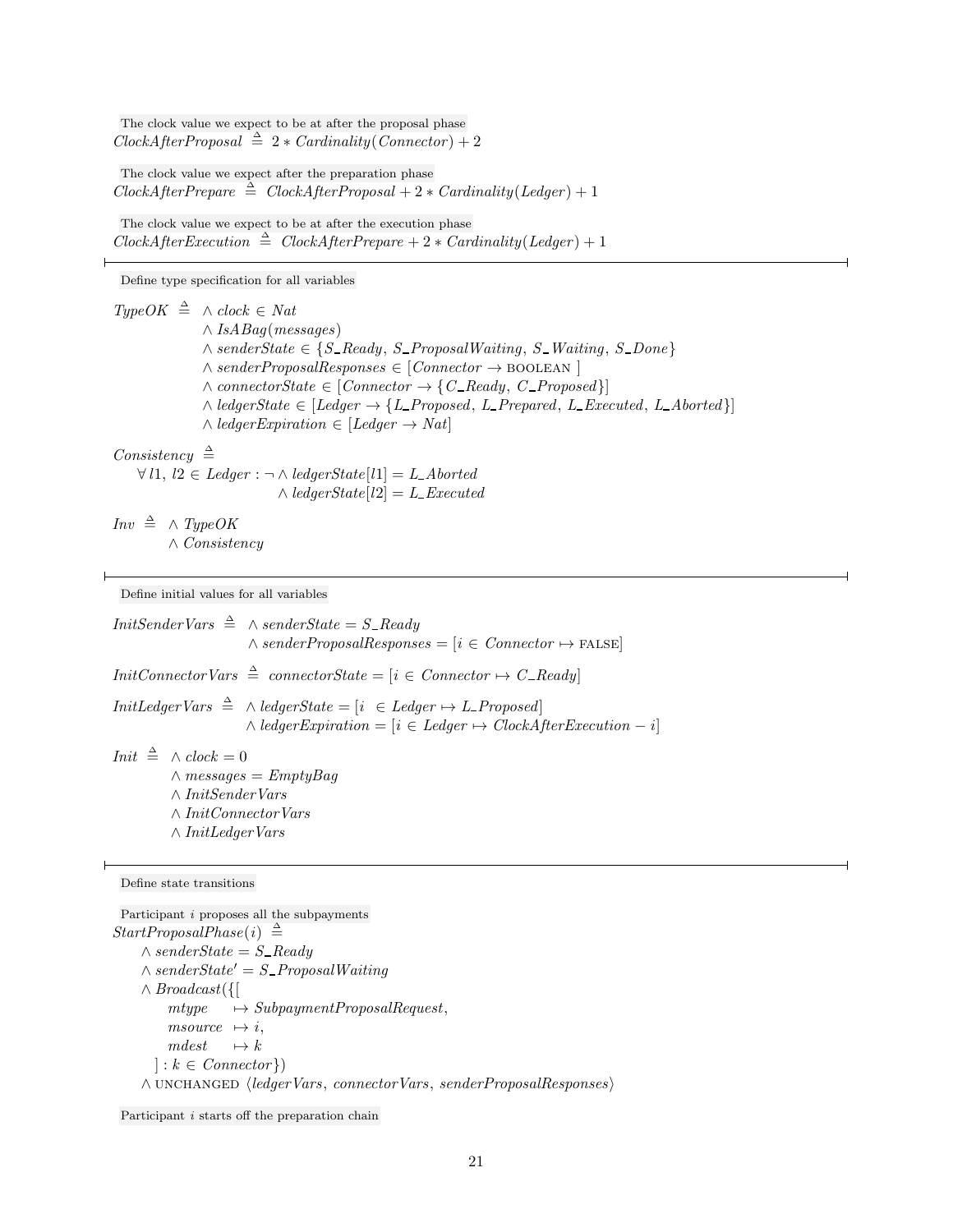$StartPreparationPhase(i) \triangleq$  $\wedge$  senderState = S\_ProposalWaiting  $\land \exists p \in \text{DOMAIN} senderProposalResponses : senderProposalResponses[p]$  $\wedge$  senderState' = S\_Waiting  $\land Send([mtype \rightarrow PrepareRequest,$  $msource \mapsto i,$  $mdest \rightarrow i + 1$ ∧ unchanged hledgerVars, connectorVars, senderProposalResponsesi Ledger spontaneously aborts  $Legendbert(l) \triangleq$  $\wedge$  ledgerState[l] = L\_Proposed  $\wedge$  ledgerState' = [ledgerState EXCEPT  $|l| = L$  Aborted]  $\land$  Send([mtype  $\rightarrow$  AbortNotify,  $msource \rightarrow l,$  $mdest \rightarrow l - 1]$ )  $\land$  UNCHANGED  $\langle senderVars, \text{connect}Vars, \text{led}qerExpiration \rangle$ Transfer times out  $Legendrecl(1) \triangleq$  $\land \neg IsFinalLeaderState(ledgerState[l])$  $\wedge$  ledgerExpiration[l]  $\leq$  clock  $\wedge$  ledgerState' = [ledgerState EXCEPT  $|l| = L$  Aborted]  $\land$  Send([mtype  $\rightarrow$  AbortNotify,  $msource \rightarrow l,$  $mdest \rightarrow l - 1$  $\land$  UNCHANGED  $\langle senderVars, \text{connect}Vars, \text{led}qerExpiration \rangle$ If no messages are in flight and the sender isn't doing anything, advance the clock  $NothingHappens \triangleq$  $\wedge clock \leq Max({\lbrace ledgerExpiration[x] : x \in Ledger \rbrace})$  $\wedge$  BagCardinality(messages) = 0  $∧ senderState \neq S$ <sub>-Ready</sub>  $\land \lor senderState \neq S\_ProposalWaiting$  $\forall \forall p \in \text{DOMAIN} senderProposalResponses : \neg senderProposalResponses[p]$ ∧ unchanged hmessages, senderVars, connectorVars, ledgerVarsi Message handlers  $i =$  recipient,  $j =$  sender,  $m =$  message

Ledger  $i$  receives a Prepare request from participant  $j$ LedgerHandlePrepareRequest $(i, j, m) \triangleq$ LET valid  $\triangleq \wedge$  ledgerState  $[i] = L$ -Proposed  $\wedge j = i - 1$ in ∨ ∧ valid  $∧ i ∈ \mathit{Leader}$  $\wedge$  ledgerState' = [ledgerState EXCEPT  $|i| = L$  Prepared]  $\land$  Reply([mtype  $\rightarrow$  PrepareNotify,  $msource \mapsto i,$  $mdest \rightarrow i + 1, m$  $\land$  UNCHANGED  $\langle senderVars, \text{connect} Vars, \text{led}qerExpiration \rangle$ ∨ ∧ ¬valid  $∧ i ∈ \n $Legendger$$  $\wedge$  Discard $(m)$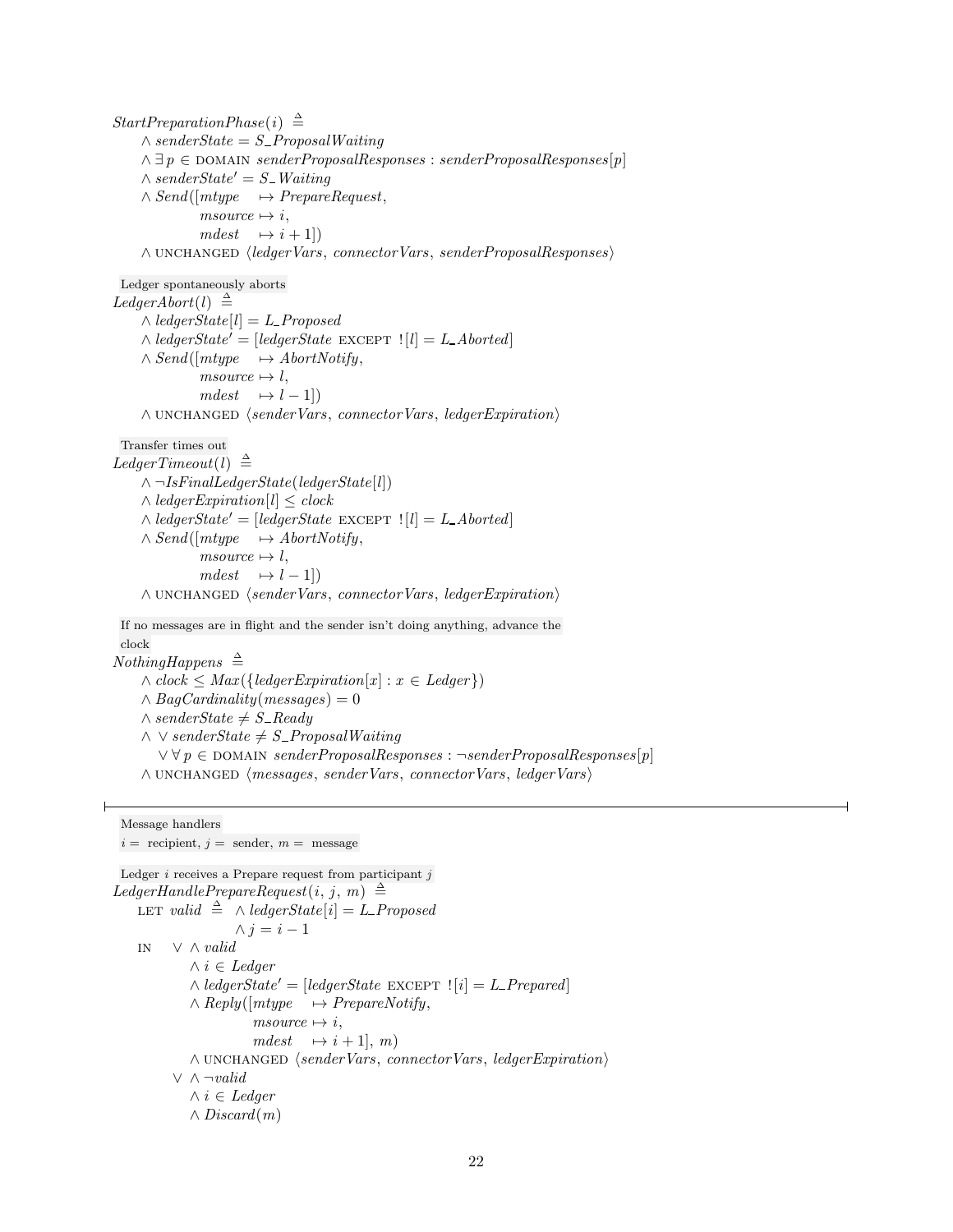```
∧ unchanged hsenderVars, connectorVars, ledgerVarsi
Ledger i receives an Execute request from process jLegendleExecuteRequest(i, j, m) \triangleqLET valid \triangleq \wedge ledgerState [i] = L-Prepared
                   \wedge ledgerExpiration[i] > clock
                   \land m.mreceipt = R_ReceiptSignature
   in ∨ ∧ valid
            \wedge ledgerState' = [ledgerState EXCEPT |i| = L Executed]
            \land Reply([mtype \rightarrow ExecuteNotify,
                      msource \mapsto i,
                      mdest \rightarrow i - 1,mreceipt \mapsto m.mreceipt, m)\land UNCHANGED \langle senderVars, \text{ connectorVars}, \text{ledgerExpiration}\rangle∨ ∧ ¬valid
            \wedge Discard(m)∧ unchanged hsenderVars, connectorVars, ledgerVarsi
Ledger i receives a message
LedgerReceive(i, j, m) \triangleq\vee \wedge m.mtype = PrepareRequest
       \wedge LedgerHandlePrepareRequest(i, j, m)\vee \wedge m.mtype = ExecuteRequest
       \wedge LedgerHandleExecuteRequest(i, j, m)Sender receives a SubpaymentProposal request
SenderHandleSubpaymentProposalResponse(i, j, m) \triangleq\wedge i = \text{Sender}\wedge senderProposalResponses' = [senderProposalResponses EXCEPT |j| = TRUE]
    \wedge Discard(m)∧ unchanged hconnectorVars, ledgerVars, senderStatei
Ledger j notifies sender that the transfer is executed
SenderHandleExecuteNotify(i, j, m) \triangleq\vee \wedge senderState = S<sub>-</sub> Waiting
       \wedge senderState' = S_Done
       \wedge Discard(m)∧ unchanged hledgerVars, connectorVars, senderProposalResponsesi
    ∨ \land senderState \neq S_Waiting
       \wedge Discard(m)∧ unchanged hsenderVars, connectorVars, ledgerVarsi
Ledger j notifies sender that the transfer is aborted
SenderHandleAboutNotify(i, j, m) \triangleqLET isSenderWaiting \triangleq senderState \in \{S\_\text{ProposalWaiting}, S\_\text{Waiting}, S\_\text{Ready}\}\in ∨ ∧ isSenderWaiting
            \wedge senderState' = S_Done
            \wedge Discard(m)∧ unchanged hledgerVars, connectorVars, senderProposalResponsesi
         ∨ ∧ ¬isSenderWaiting
            \wedge Discard(m)∧ unchanged hsenderVars, connectorVars, ledgerVarsi
 Sender receives a message
SenderReceive(i, j, m) \triangleq
```

```
\vee \wedge m.mtype = SubpaymentProposalResponse
```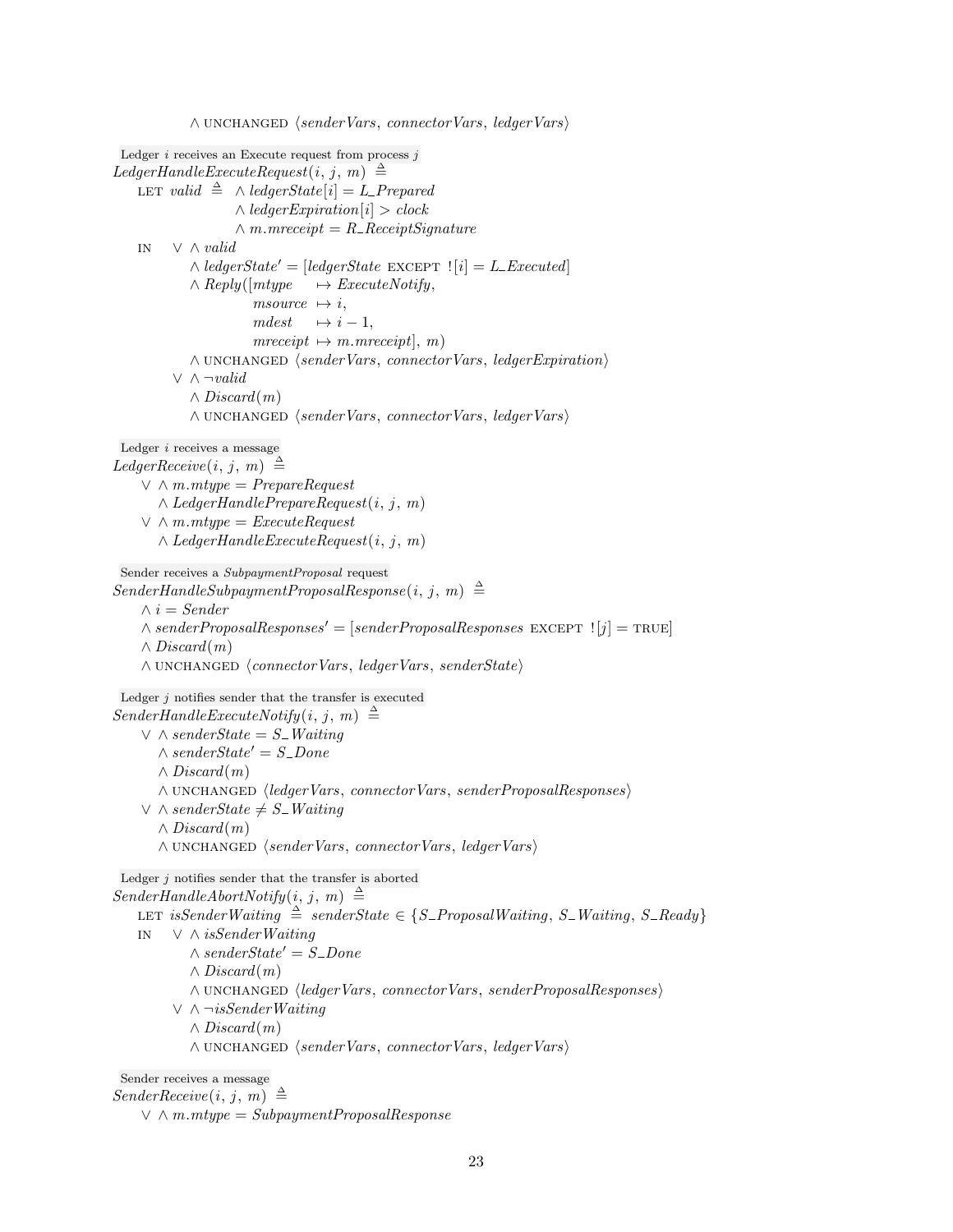$\land$  SenderHandleSubpaymentProposalResponse(i, j, m)  $\vee$   $\wedge$  *m.mtype* = *ExecuteNotify*  $\land$  SenderHandleExecuteNotify $(i, j, m)$  $\vee$   $\wedge$  *m.mtype* = *AbortNotify*  $\land$  SenderHandleAbortNotify $(i, j, m)$ Ledger  $j$  notifies recipient that the transfer is prepared  $Recipient HandlePrepareNotify(i, j, m) \triangleq$  $\vee \wedge \mathit{Reply}(\lceil mtype \rceil \rightarrow \mathit{ExecuteRequest}, \rceil$ msource  $\mapsto i$ ,  $mdest \rightarrow i - 1,$  $mreceipt \rightarrow R \_ReceiptSignature$ , m) ∧ unchanged hsenderVars, connectorVars, ledgerVarsi Recipient receives a message  $Recipient Receiver(i, j, m) \triangleq$  $\vee$   $\wedge$  *m.mtype* = *PrepareNotify*  $\land$  RecipientHandlePrepareNotify $(i, j, m)$ Connector i receives a SubpaymentProposal request  $Connector$ HandleSubpaymentProposalRequest $(i, j, m) \triangleq$  $\wedge \text{connectorState'} = [\text{connectorState EXCEPT} : [i] = C_{\text{Proposed}}]$  $\land$  Reply( $[mype \rightarrow SubpaymentProposalResponse,$  $msource \rightarrow i,$  $mdest \rightarrow j, m$  $\land$  UNCHANGED  $\langle senderVars, ledgerVars \rangle$ Ledger  $j$  notifies connector  $i$  that the transfer is prepared  $Connector \text{H} and \text{lePrepareNotify}(i, j, m) \triangleq$  $\vee$   $\wedge$  Reply([mtype  $\rightarrow$  PrepareRequest,  $msource \mapsto i$ ,  $mdest \rightarrow i + 1, m$ ∧ unchanged hsenderVars, connectorVars, ledgerVarsi Ledger  $j$  notifies connector  $i$  that the transfer is executed  $Connector \text{H} and \text{le} \text{ExecuteNotify}(i, j, m) \triangleq$  $\land$  Reply([mtype  $\rightarrow$  ExecuteRequest,  $msource \rightarrow i,$  $mdest \rightarrow i - 1,$  $mreceipt \rightarrow m.mreceipt, m)$ ∧ unchanged hsenderVars, connectorVars, ledgerVarsi Ledger  $j$  notifies connector  $i$  that the transfer is aborted  $Connector H and le Abort Notify(i, j, m) \triangleq$  $\wedge$  Discard $(m)$ ∧ unchanged hsenderVars, connectorVars, ledgerVarsi Connector receives a message  $ConnectorReceive(i, j, m) \triangleq$  $\vee$   $\wedge$  *m.mtype* = SubpaymentProposalRequest  $\land$  ConnectorHandleSubpaymentProposalRequest $(i, j, m)$  $\vee$   $\wedge$  m.mtype = PrepareNotify  $\land$  ConnectorHandlePrepareNotify $(i, j, m)$  $\vee$   $\wedge$  *m.mtype* = *ExecuteNotify*  $\wedge$  ConnectorHandleExecuteNotify $(i, j, m)$  $\vee \wedge m$ .*mtype* = AbortNotify